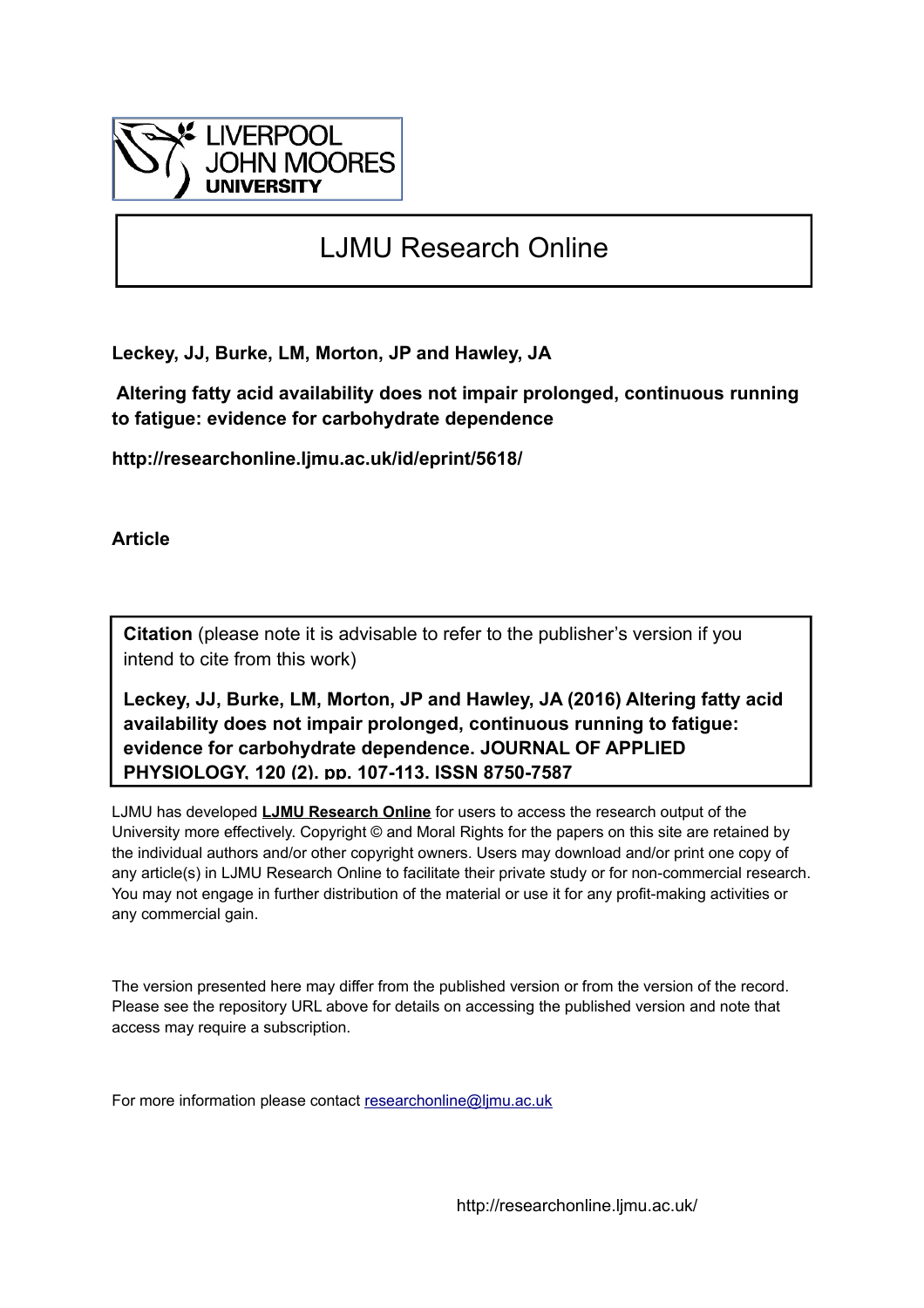| $\mathbf{1}$   | Altering fatty acid availability does not impair prolonged, continuous running to fatigue:                                   |  |  |  |  |  |
|----------------|------------------------------------------------------------------------------------------------------------------------------|--|--|--|--|--|
| $\overline{2}$ | Evidence for carbohydrate dependence                                                                                         |  |  |  |  |  |
| 3              | Jill J. Leckey <sup>1</sup> , Louise M. Burke <sup>2</sup> , James P. Morton <sup>3</sup> and John A. Hawley <sup>1, 3</sup> |  |  |  |  |  |
| 4              |                                                                                                                              |  |  |  |  |  |
| 5              | <sup>1</sup> Centre for Exercise and Nutrition, Mary MacKillop Institute for Health Research, Australian                     |  |  |  |  |  |
| 6              | Catholic University, Melbourne, VIC 3065, VIC, Australia; <sup>2</sup> Sports Nutrition, Australian                          |  |  |  |  |  |
| $\overline{7}$ | Institute of Sport, Canberra, Australia 2617; <sup>3</sup> Research Institute for Sport and Exercise                         |  |  |  |  |  |
| 8              | Sciences, Liverpool John Moores University, Liverpool, United Kingdom.                                                       |  |  |  |  |  |
| 9              |                                                                                                                              |  |  |  |  |  |
| 10             |                                                                                                                              |  |  |  |  |  |
| 11             | Running Head: Carbohydrate dependence during intense running                                                                 |  |  |  |  |  |
| 12             |                                                                                                                              |  |  |  |  |  |
| 13             | Address for correspondence: John A Hawley                                                                                    |  |  |  |  |  |
| 14             | Centre for Exercise and Nutrition                                                                                            |  |  |  |  |  |
| 15             | Mary MacKillop Institute for Health Research                                                                                 |  |  |  |  |  |
| 16             | <b>Australian Catholic University</b>                                                                                        |  |  |  |  |  |
| 17             | Melbourne                                                                                                                    |  |  |  |  |  |
| 18             | <b>VIC 3065</b>                                                                                                              |  |  |  |  |  |
| 19             | Australia                                                                                                                    |  |  |  |  |  |
| 20             | Email: john.hawley@acu.edu.au                                                                                                |  |  |  |  |  |
| 21             |                                                                                                                              |  |  |  |  |  |
| 22             |                                                                                                                              |  |  |  |  |  |
| 23             |                                                                                                                              |  |  |  |  |  |
| 24<br>25       |                                                                                                                              |  |  |  |  |  |
| 26             |                                                                                                                              |  |  |  |  |  |
|                |                                                                                                                              |  |  |  |  |  |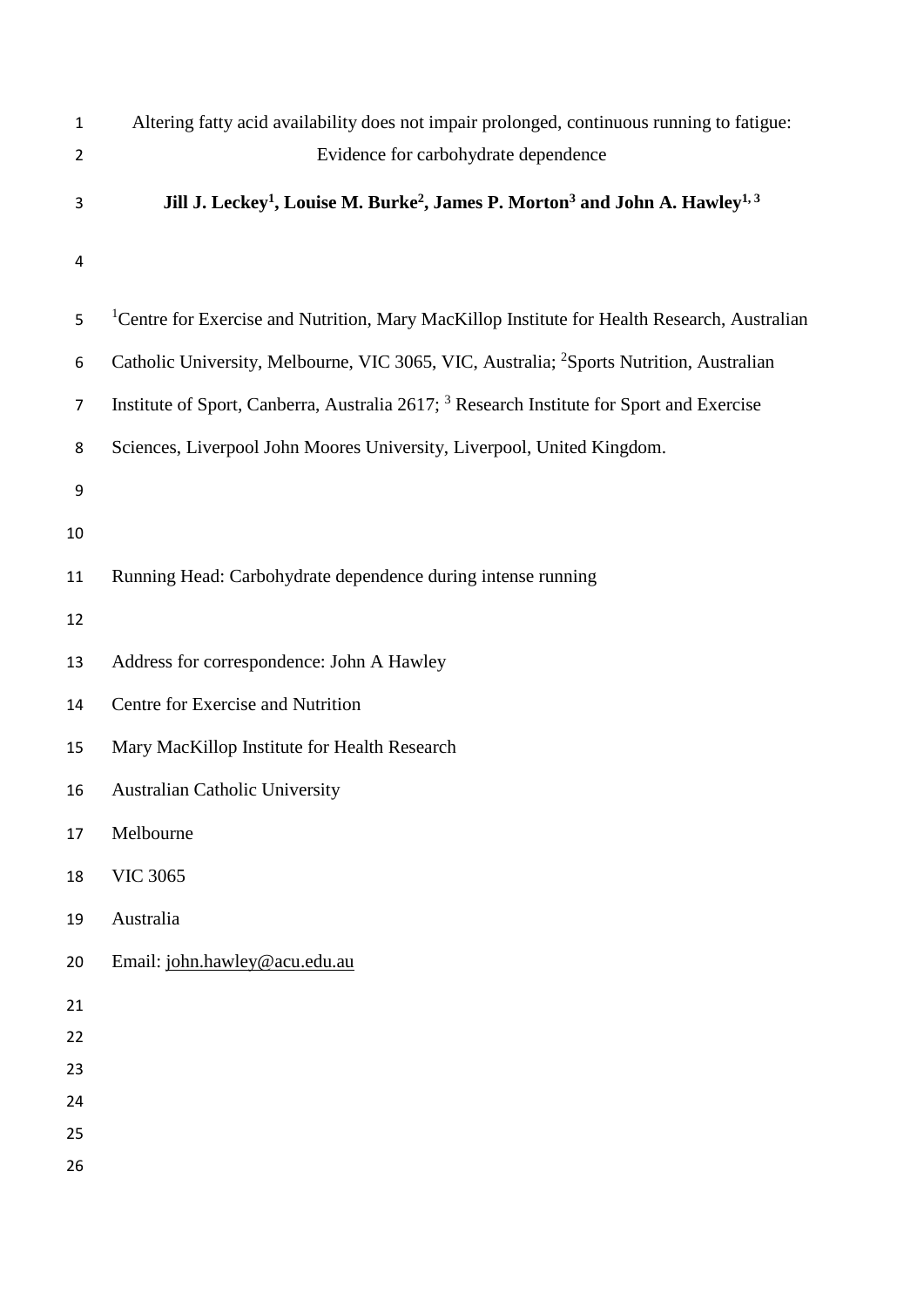**Abstract**

 We determined the effect of suppressing lipolysis via administration of nicotinic acid (NA) on fuel substrate selection and half-marathon running capacity. In a single-blinded Latin square design, 12 competitive runners completed four trials involving treadmill running until volitional fatigue at a pace based on 95% of personal best half-marathon time. Trials were completed in a fed or overnight fasted state: 1) Carbohydrate (CHO) ingestion before (2 g 33 CHO·kg·BM<sup>-1</sup>), and during  $(44 \text{ g} \cdot \text{h}^{-1})$  [CFED]; 2) CFED plus NA ingestion [CFED-NA]; 3) fasted with placebo ingestion during [FAST] 4) FAST plus NA ingestion [FAST-NA]. There 35 was no difference in running distance (CFED 21.53  $\pm$  1.07, CFED-NA 21.29  $\pm$  1.69, FAST 36 20.60  $\pm$  2.09, FAST-NA 20.11  $\pm$  1.71 km) or time to fatigue between the four trials. Plasma free fatty acids (FFA) and glycerol concentrations were suppressed following NA ingestion irrespective of pre-exercise nutritional intake but were higher throughout exercise in FAST compared to all other trials (P<0.05). Rates of whole body CHO oxidation were unaffected by NA ingestion for CFED and FAST, but were lower in FAST compared to CFED-NA (P<0.05). CHO was the primary substrate for exercise in all conditions, contributing 83-91% to total energy expenditure with only a small contribution from fat-based fuels. Blunting the exercise-induced increase in FFA via NA ingestion did not impair intense running capacity lasting ~85 min nor alter patterns of substrate oxidation in competitive athletes. While there was a small, but obligatory use of fat-, the oxidation of CHO-based fuels predominates during half-marathon running.

 **Key words:** Carbohydrate, high-intensity running, nicotinic acid, substrate utilization, performance.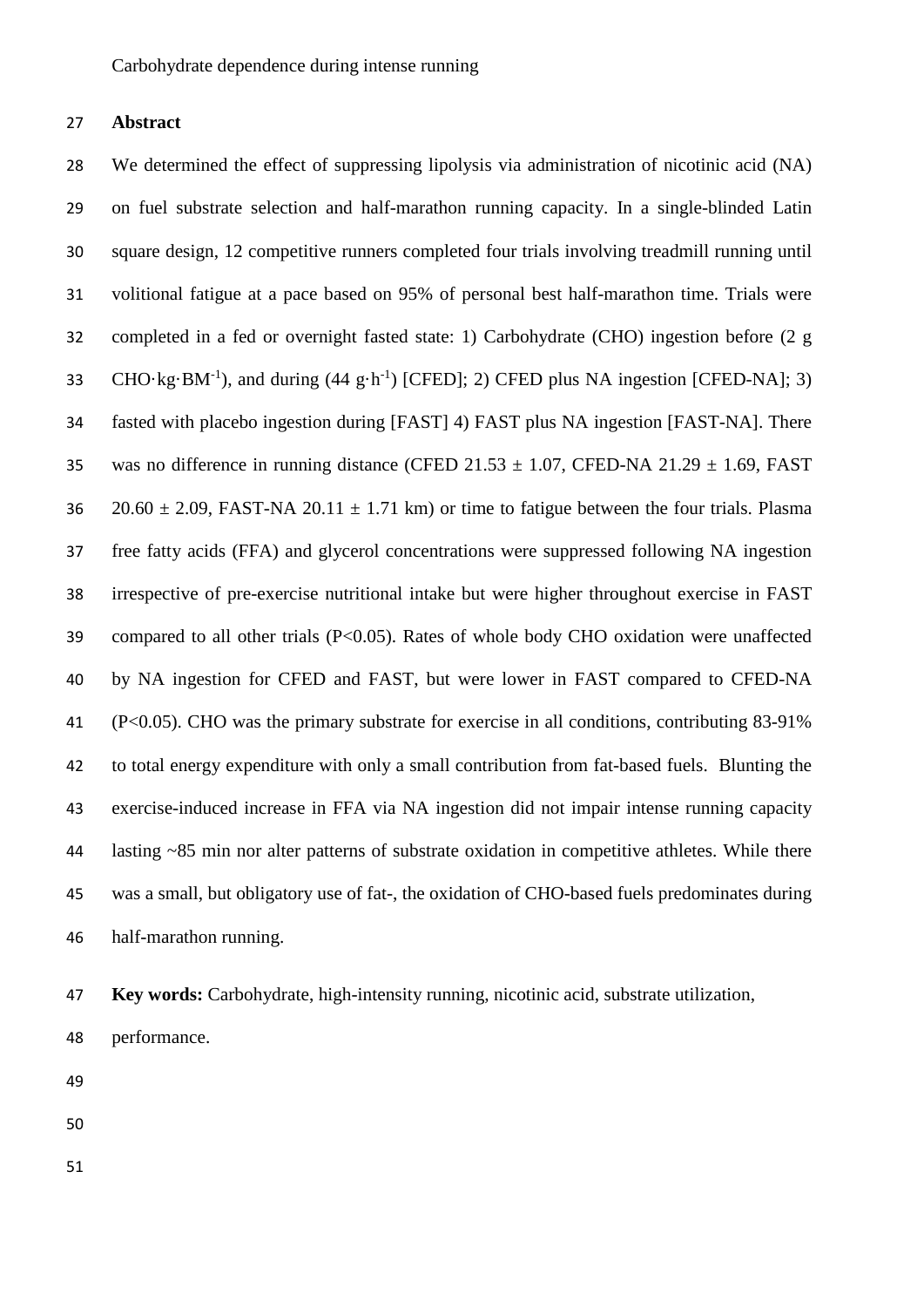#### **Introduction**

 The major goal of endurance training is to induce physiological adaptations that increase an athlete's ability to sustain the highest average power output or speed of 55 movement for a given distance or time (14), reduce the oxygen cost ( $\dot{V}O_2$ ) of locomotion, and 56 maintain a higher fractional utilization of maximal oxygen uptake  $(\dot{V}O_2 \text{max})$  during training and competition (9). Such adaptations depend, in part, on the rate at which chemical energy (i.e. fat and carbohydrate [CHO]) can be converted into mechanical energy for skeletal muscle contraction (14). In most endurance events, a mix of substrates and energy-producing pathways contribute to work outputs and athletes pursue training/dietary strategies that increase the overall capacity of these pathways, as well as implementing acute competition strategies that ensure optimal substrate availability to meet the energy cost of the event.

 While the absolute oxidation rate of all energy substrates increases at the high exercise intensities and power outputs sustained by athletes in training and competition, CHO-based fuels are the predominant energy source (4, 6, 17). However, recent attention has focused on diet-exercise strategies that reduce skeletal muscle dependence on CHO-based fuels (i.e. muscle and liver glycogen, blood glucose, lactate) before and during exercise, while concomitantly maximising fat oxidation (adipose and intra-muscular triglycerides [TGs], blood-borne free fatty acids [FFAs] and TGs) (33). It has been proposed that such strategies will enhance performance by promoting greater utilization of fat-based fuels, whose availability is relatively unlimited (33). However, even when these strategies promote rates of fat oxidation that are substantially higher than those achieved by the effects of endurance training alone, there is no clear evidence of a performance benefit (7, 13, 30). Indeed, rates of muscle fat oxidation are inadequate to support the high relative (70-90% VO<sub>2</sub>max) and absolute work rates sustained by competitive athletes during running or cycling events lasting < 2 h (17, 22, 32, 34).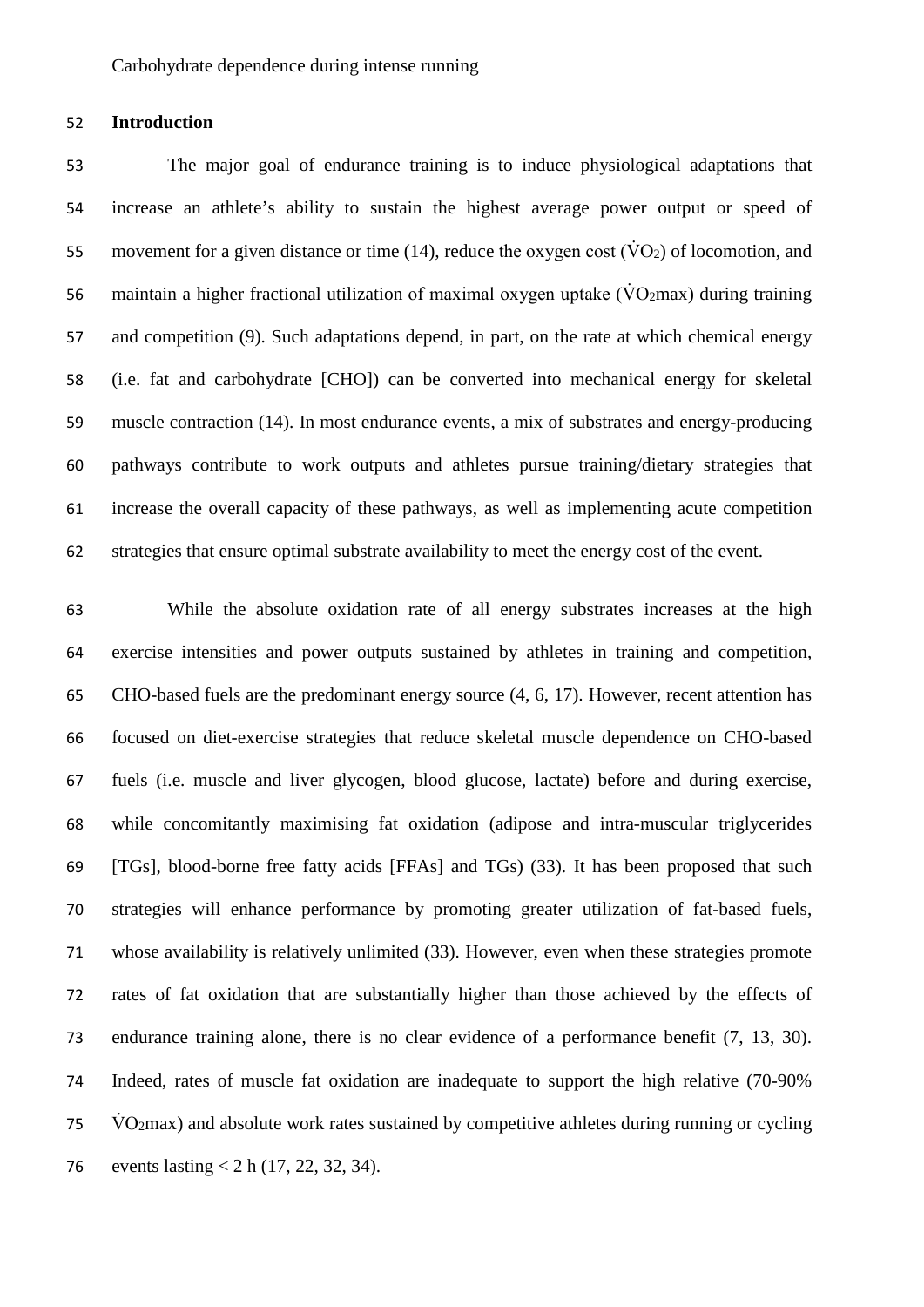An alternative strategy to test the role of fat availability to the performance of endurance sports is to investigate scenarios in which the muscle's access to fatty substrates is impaired. Accordingly, in the present study we administered the pharmacological agent nicotinic acid (NA) during simulated half-marathon running in both fed and overnight-fasted states. We hypothesized that suppressing lipolysis via NA ingestion would not alter substrate selection or have a detrimental effect on half-marathon running capacity since CHO- and not fat-based fuels support optimal endurance exercise up to ~90 min.

## **Methods**

#### *Participants*

 Twelve competitive male runners who had completed a half-marathon within the 87 previous six months were recruited for this study. Participant characteristics were: age  $31 \pm 5$ 88 (SD) y; body mass (BM)  $70.8 \pm 5.5$  kg;  $\text{VO}_2$ max 64.1  $\pm$  3.4 ml·kg<sup>-1</sup>·min<sup>-1</sup>; personal best half-89 marathon time (PB)  $80:50 \pm 4:12$  min: s. At the time of the investigation, participants were 90 running  $\sim 82 \pm 32$  km·wk<sup>-1</sup>. Participants were fully informed of all experimental procedures and possible risks before providing their written, informed consent. All participants completed a medical history questionnaire to ensure they were free from illness and injury prior to commencing the performance trials. The study was approved by the Human Research Ethics Committee of the Australian Catholic University.

## *Preliminary testing and familiarisation*

 Each participant completed an incremental test to volitional fatigue on a motorized 97 treadmill (Pulsar 3p, HP Cosmos, Nussdorf-Traunstein, Germany) to determine VO2max. 98 The test commenced at a speed of 12 km·h<sup>-1</sup> with a 1% incline and increased by 2 km·h<sup>-1</sup> 99 every two min until a speed of 16  $km \cdot h^{-1}$  was reached. Thereafter, the treadmill gradient was increased by 2% every two min until the participant reached volitional fatigue, determined as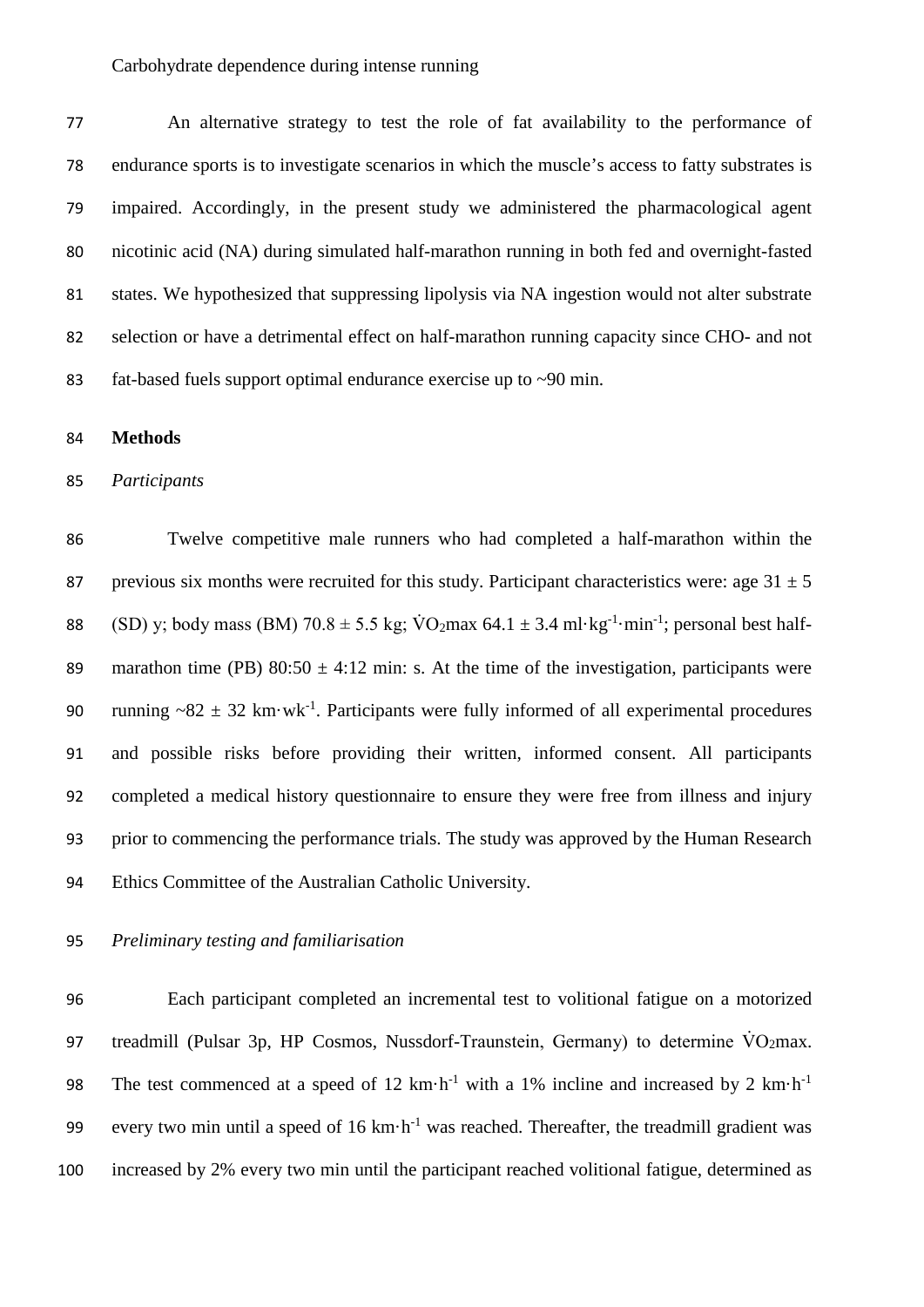the inability to maintain the prescribed speed. During the maximal test and the subsequent described performance trials, expired gas was collected via open-circuit spirometry (TrueOne 103 2400, Parvo Medics, Utah, USA) and the instantaneous rates of  $O_2$  consumption ( $\dot{V}O_2$ ),  $CO_2$ 104 production ( $\dot{V}CO_2$ ) and the respiratory exchange ratio (RER) were calculated every 30 s from conventional equations (28). Before each test, gas analyzers were calibrated with 106 commercially available gas mixtures (16%  $O_2$ , 4%  $CO_2$ ) and volume flow was calibrated 107 using a 3 L syringe. An individual's  $\dot{V}O_2$  max was determined as the highest 30 s average which typically coincided with an inability to maintain the prescribed pace, an RER > 1.15 or a subjective rating of maximal effort (RPE). To familiarize participants to the trial protocol they completed a 10 km treadmill run within the 10 days prior to the first performance trial. The treadmill was set at a speed of 95% of individual best half-marathon (21.1 km) time attained in the last 6 months, with a gradient of 1%, to better simulate the metabolic cost of overground running (2). Expired gas was collected at 15 and 30 min and a CHO gel and placebo (PLC) capsules were administered at 25 min.

*Overview of study design*

 In a single blinded Latin square design, each participant completed 4 performance trials in a randomized order separated by 10-14 d. Participants were blinded to the order of the trials. Each trial required running to volitional fatigue (i.e. the inability to maintain the prescribed speed) at a speed of 95% of their best half-marathon time attained in the last 6 months, with a gradient of 1% (2). The 4 performance trials were completed following a pre-121 exercise meal with different nutritional value: CHO ingestion before  $(2 \text{ g CHO·kg·BM<sup>-1</sup>})$  and 122 during  $(44 \text{ g.h}^{-1})$  (CFED); CFED plus NA ingestion (CFED-NA); overnight fasted, PLC meal before and PLC during (FAST); FAST with NA ingestion (FAST-NA).

*Exercise and diet control*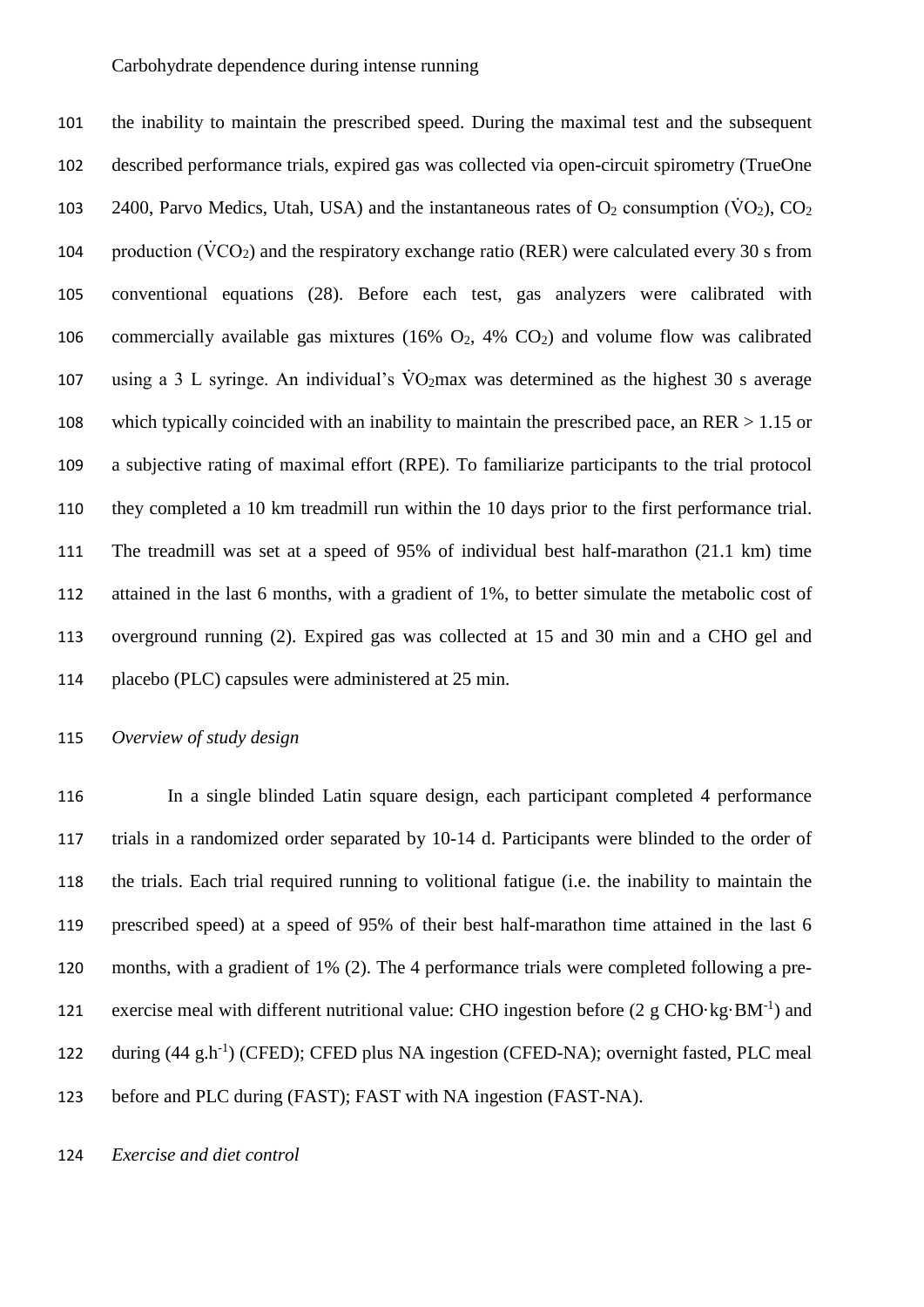Participants were instructed to refrain from any vigorous physical activity in the 48 h prior to a performance trial and to abstain from exercise in the 24 h before a trial. During this time, dietary standardization was achieved by providing participants with individualized pre-128 packaged meals and snacks (daily intake of 8 g CHO·kg·BM<sup>-1</sup>, 2 g protein·kg·BM<sup>-1</sup> and 1 g fat·kg·BM<sup>-1</sup>) (21) and by instructing them to abstain from caffeine (i.e. coffee, tea, energy drinks) and alcohol. On the day of a trial, participants were provided a standardized meal 131 consisting of jelly and 600 mL of fluid  $(2 \text{ g CHO·kg·BM<sup>-1</sup>)}$  or a visually identical, taste matched PLC of negligible energy value.

*Protocol*

 On the morning of a performance trial, participants reported to the lab at 0700 h after a 10-12 h overnight fast (**Figure 1**). A cannula (22G, Terumo, Tokyo, Japan) was inserted into the antecubital vein of the left arm and a baseline blood sample (6 mL) was taken. Following each blood-draw, the cannula was flushed with saline (5 mL NaCl) to keep the vein patent. Participants then ingested either the CHO or PLC meal and rested for 120 min. Further blood samples were taken at -100 min, -12 min and immediately prior (0 min) to the 140 performance trial. NA  $(10 \text{ mg} \cdot \text{kg} \cdot \text{BM}^{-1} \text{ or } 5 \text{ mg} \cdot \text{kg} \cdot \text{BM}^{-1})$  or PLC  $(200 \text{ mg} \text{ maltodextrin})$ 141 capsules were administered 30 min (10 mg·kg·BM<sup>-1</sup>) and 15 min (5 mg·kg·BM<sup>-1</sup>) prior to the performance trial. Intermittent administration of NA was chosen to minimise the risk of negative circulatory effects which typically occur with a single bolus dose (27). Participant's BM was recorded prior to completing a 5-10 min warm up on the motorized treadmill at a self-selected pace, which remained the same for each individual for each trial. Participants commenced the performance trial 120 min following breakfast. During the performance trial, participants were unable to see elapsed time or distance, but were informed to run until they could no longer maintain the prescribed pace.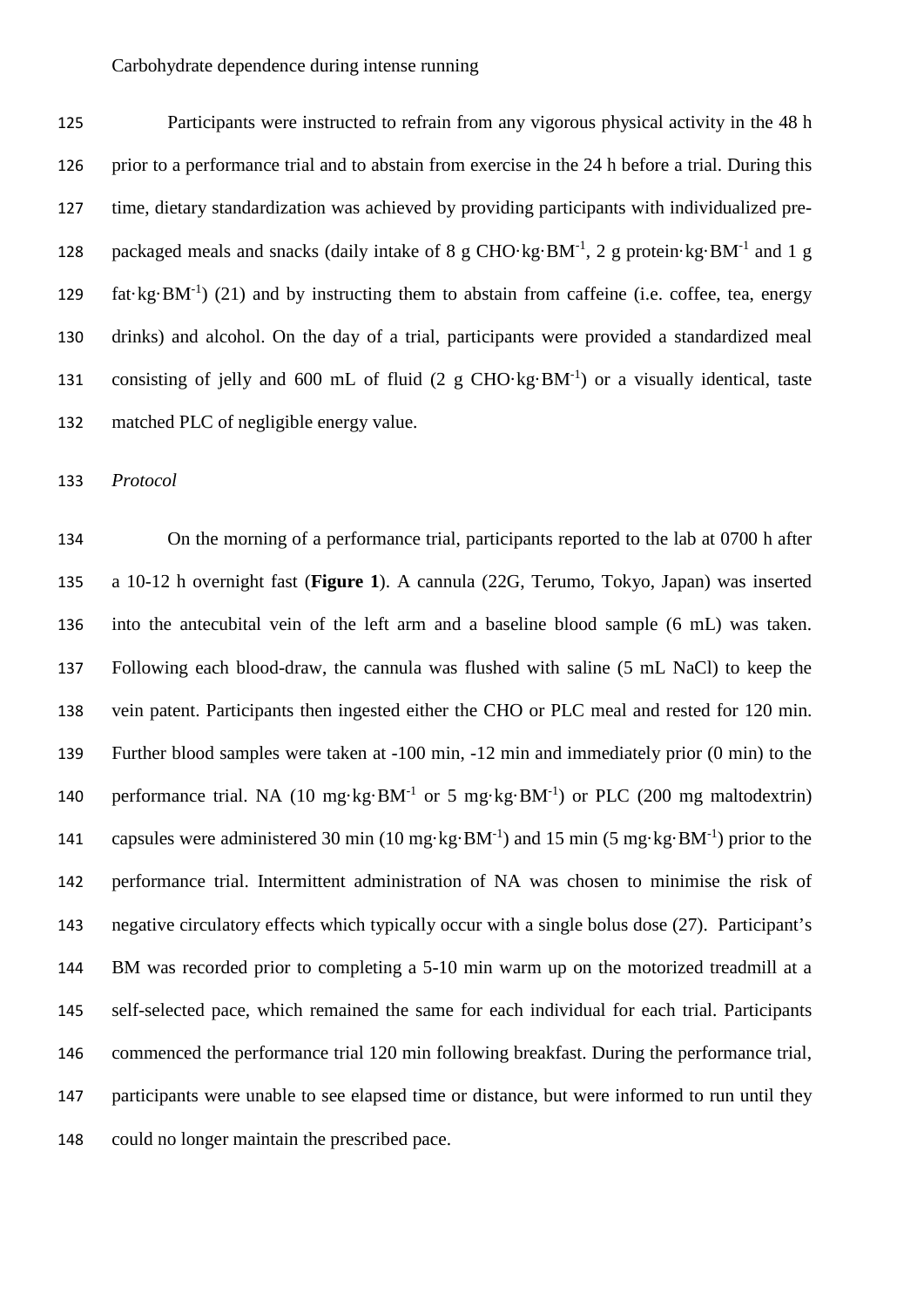Blood samples (6 mL), rate of perceived exertion (RPE) (Borg 1973), heart rate (HR) (Polar Electro OY, Kempele, Finland) and expired gas were collected at 20 min intervals. Participants were instructed to inform the principal investigator when they were close to "fatigue", so a final expired gas sample could be collected. Isotonic CHO (SiS GO Isotonic 153 Gel, Blackburn, UK, 44 g CHO·h<sup>-1</sup>) or PLC gels and NA or PLC capsules were administered every 25 min and 30 min, respectively. Water was consumed *ad libitum* and the total volume consumed throughout each trial measured. On completion of a trial, participants filled out a questionnaire comprising a descriptive 9-point gastrointestinal discomfort scale ("no problem at all" to "worst it's ever been") to rate any distress experienced during the run (29).

*Blood analysis*

 Blood samples (6 mL) were collected into vacutainers containing EDTA and immediately analyzed for blood lactate and glucose concentrations using YSI 2300 STAT 161 Plus<sup>TM</sup>. Following initial analysis, samples were centrifuged at 1500 g for 10 min at 4 °C and aliquots of plasma were stored at -80˚C for later FFA and glycerol analysis. Samples were analyzed for FFA concentration using a Non-esterified-fatty acid (NEFA) assay kit (Wako Pure Chemical Industries, Ltd, Osaka, Japan) and glycerol concentration using a glycerol assay kit (Sigma-Aldrich, Ltd, Australia) as per the manufacturer's instructions.

*Rates of whole body substrate oxidation and total energy expenditure*

167 Rates of whole body CHO and fat oxidation  $(g.min<sup>-1</sup>)$  were calculated from each steady-state gas sample collected during the performance trial using conventional equations 169 (28). The calculations were made from  $\rm \dot{V}O_2$  and  $\rm \dot{V}CO_2$  measurements using the non-protein 170 RER equations below which are based on the assumption that  $\dot{V}O_2$  and  $\dot{V}CO_2$  accurately 171 reflect tissue  $O_2$  consumption and  $CO_2$  production.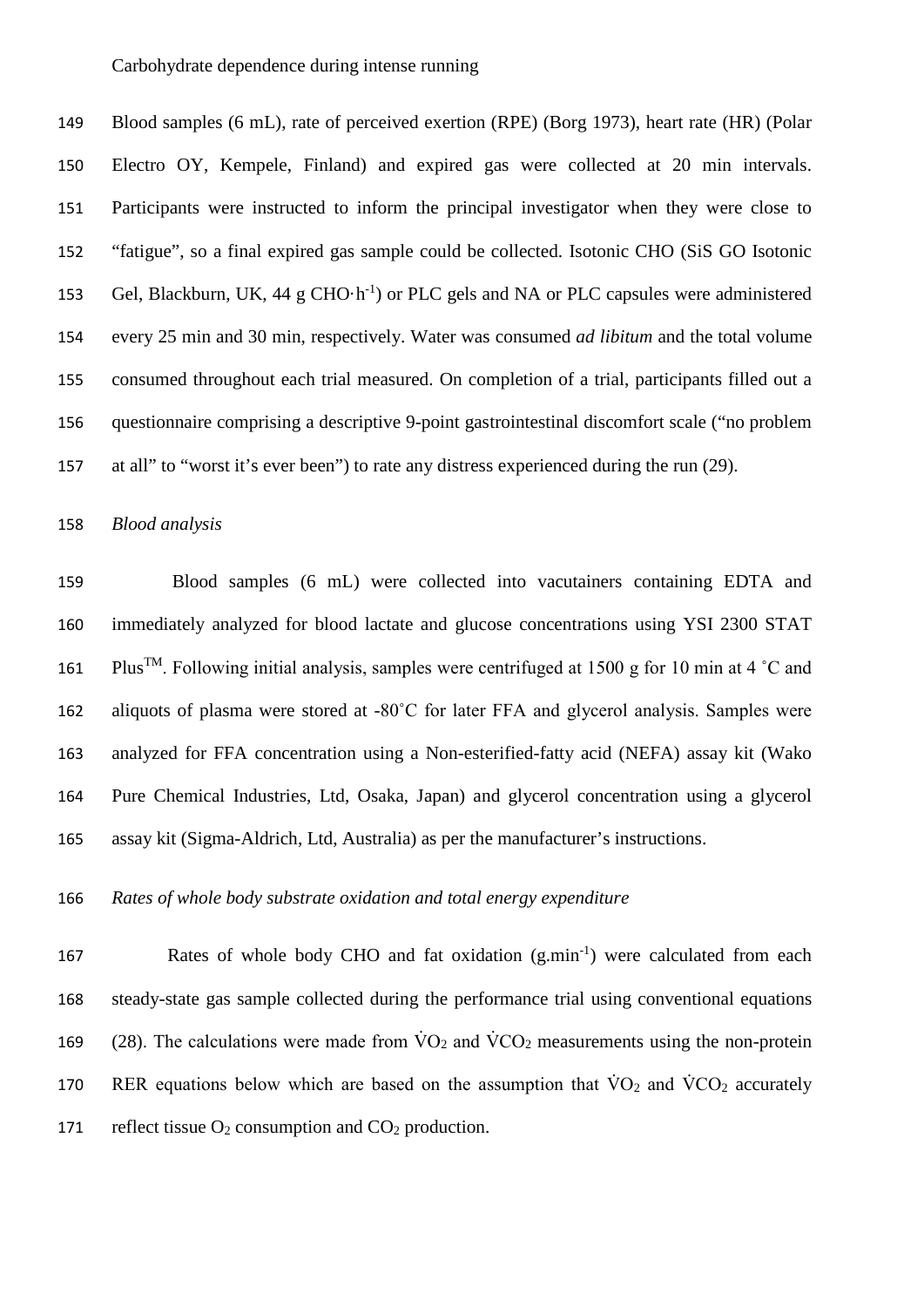172 CHO oxidation (g·min<sup>-1</sup>) = 4.585 
$$
\text{VCO}_2
$$
 (L·min<sup>-1</sup>) - 3.226  $\text{VO}_2$  (L·min<sup>-1</sup>)

173 Fat oxidation (g·min<sup>-1</sup>) = 1.695 
$$
\text{VO}_2
$$
 (L·min<sup>-1</sup>) - 1.701  $\text{VCO}_2$  (L·min<sup>-1</sup>)

174 Rates of FA oxidation ( $\mu$ mol·kg·min<sup>-1</sup>) were determined by converting the rate of 175 triacylglycerol oxidation  $(g \cdot kg \cdot min^{-1})$  to its molar equivalent, assuming the average 176 molecular mass of human triacylglycerol to be  $855.3 \text{ g·mol}^{-1}$ , and multiplying the molar rate 177 of triacylglycerol oxidation by three, because each molecule contains 3 µmol FA. Rates of 178 CHO oxidation ( $\mu$ mol·kg·min<sup>-1</sup>) were determined by converting the rate of CHO oxidation 179 (g·min<sup>-1</sup>) to its molar equivalent assuming 6 mol of  $O_2$  are consumed and 6 mol of  $CO_2$ 180 produced for each mol (180 g) oxidized. Total energy expenditure was estimated for each 181 trial assuming an energy yield of 17.57 kJ and 39.33 kJ for 1 g of CHO and fat respectively.

## 182 *Statistical analysis*

 Statistical analysis was undertaken using SPSS (Version 20 for Windows, SPSS Inc, Chicago, IL). Data from the 4 trials were analyzed using a linear mixed model (time x treatment). When a significant main effect was reported, a one way ANOVA was used (time or treatment) with Bonferroni post hoc analysis. Statistical significance was set at P<0.05. All 187 data are represented as mean  $\pm$  SD. Data for distance run was also analyzed for magnitude- based effect sizes between conditions using a custom spreadsheet (19). Data was log-189 transformed to account for non-uniformity and effect size  $\pm$  90% confidence interval (ES  $\pm$  90% CI) calculated and classified as either trivial (-0.2-0.2, ES) small (0.2-0.6 ES), moderate (0.6-1.2 ES) or large (1.2-2 ES). Where the 90% CI overlapped small positive (0.2) and negative (-0.2) values, the effect was considered "unclear".

193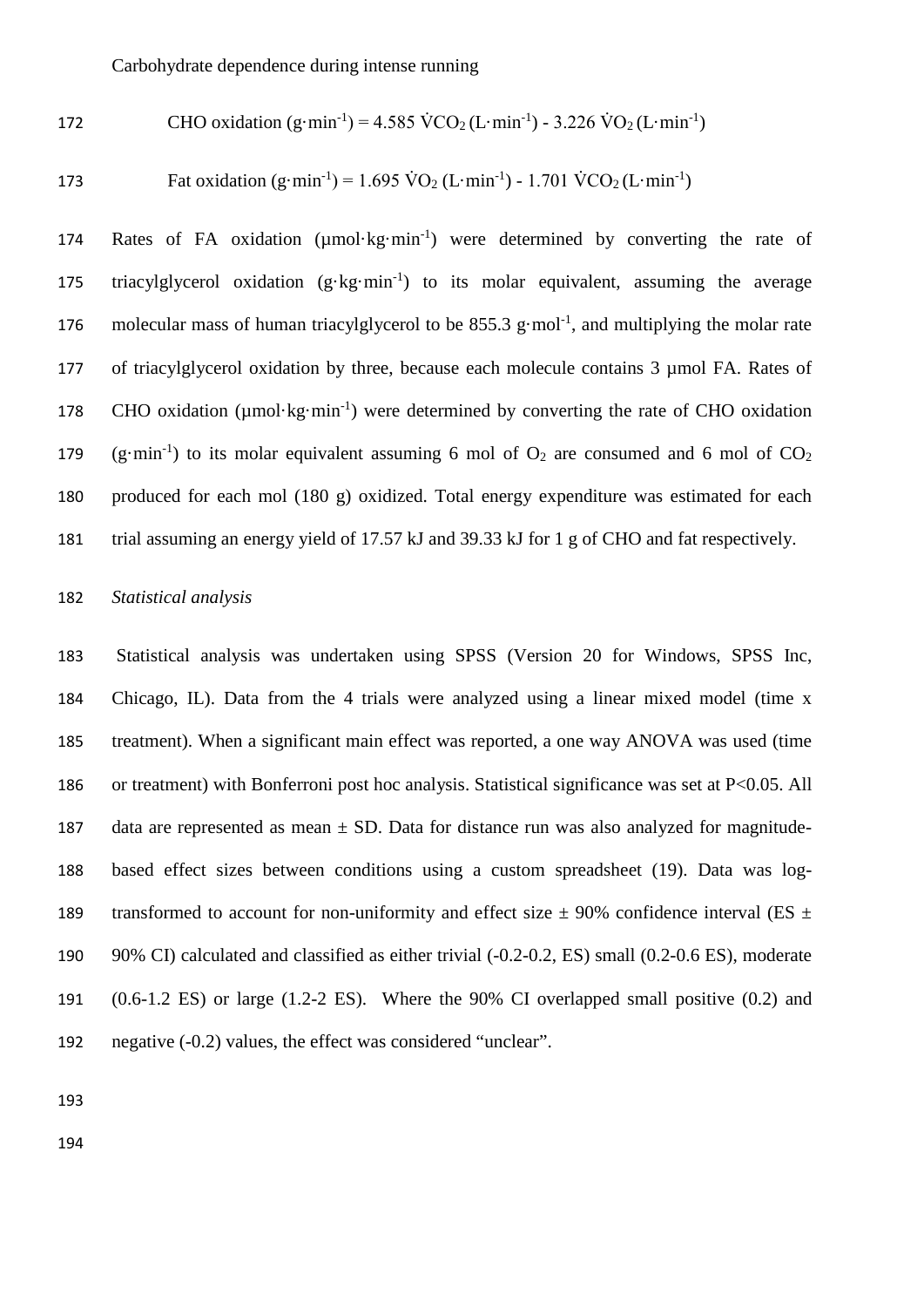**Results**

 Twelve participants commenced this study but one participant was unable to complete the FAST trial due to illness, while another participant did not complete two of the prescribed performance trials with NA ingestion (CFED-NA and FAST-NA) due to side effects (i.e. dizziness, abdominal cramps). The pre-exercise data for the latter two trials have been included in analyses.

#### *Running distance covered*

 There were small but statistically non-significant differences in the distance run such that CFED > CFED-NA > FAST > FAST-NA (**Figure 2**; P=0.067). ES statistics revealed a 204 moderate reduction in distance run in FAST-NA (ES  $-0.96 \pm 0.61$ ) compared to CFED and a 205 small reduction in FAST compared to CFED (ES  $-0.54 \pm 0.65$ ). The difference in distance 206 run in CFED vs CFED-NA and FAST vs FAST-NA was "unclear" (ES -0.24  $\pm$  0.64; -0.16  $\pm$ 207 0.53 respectively). No difference was measured for the time to completion between trials 208 (Table 2; P=0.053).

#### *Blood metabolites*

 A significant treatment x time interaction was observed for both plasma FFA (P<0.001) and plasma glycerol concentrations (P<0.01) from rest until post exercise (**Figure 3**). There was no difference in FFA or glycerol concentrations at rest between treatments. The ingestion of NA suppressed lipolysis and blunted the typical exercise-induced increase in FFA concentrations in the CFED-NA and FAST-NA trials. Following the onset of exercise, FFA concentrations remained higher in the FAST trial compared to the CFED, CFED-NA and FAST-NA trials until the completion of exercise (**Figure 3A**; P<0.05). FFA concentrations increased in the CFED trial between 60 and 80 min of exercise (P<0.05) but such an increase was not observed in the CFED-NA trial. FFA concentrations were lower in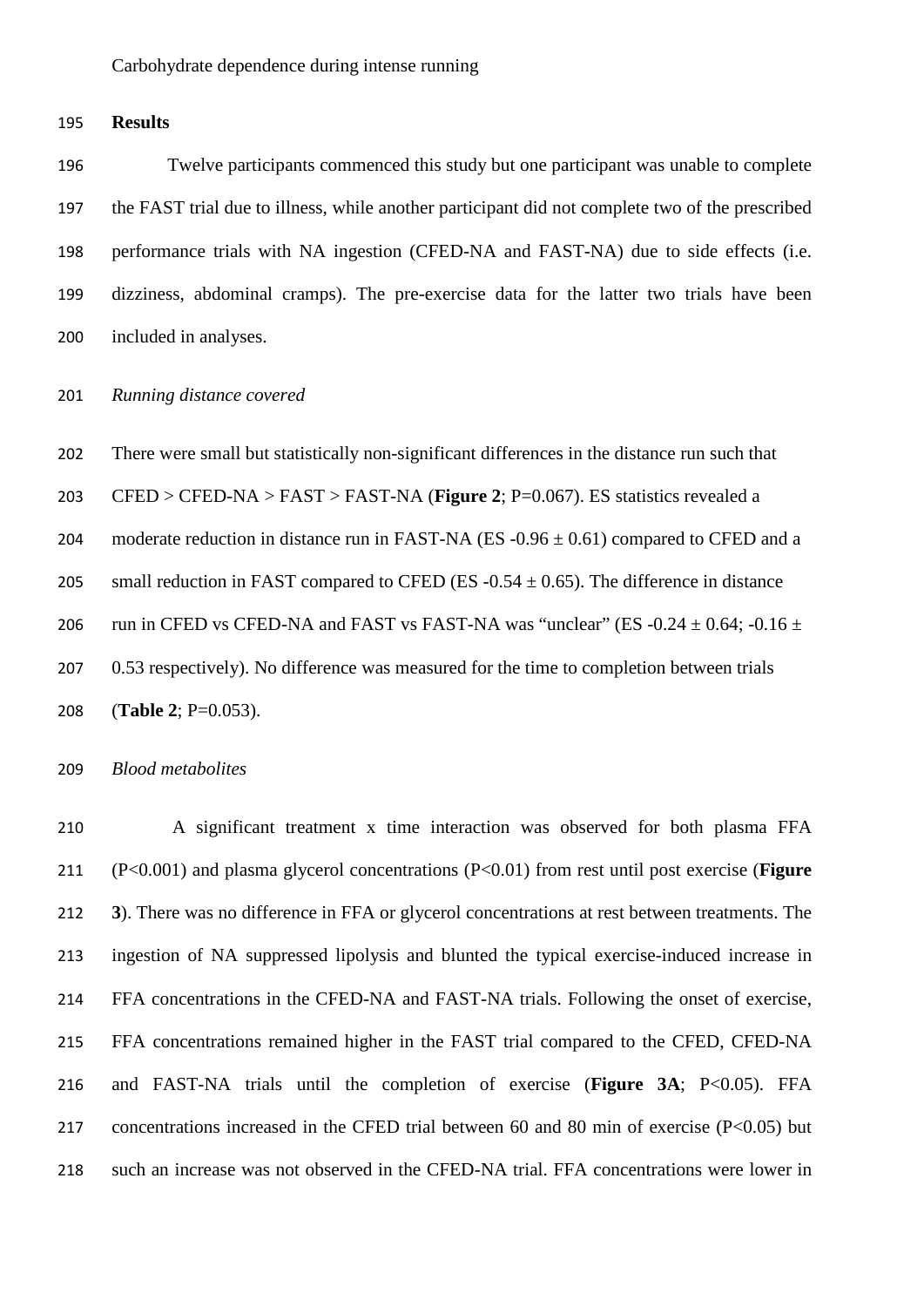219 the CFED than the FAST trial post exercise (0.29  $\pm$  0.05 vs. 0.50  $\pm$  0.21 mmol·L<sup>-1</sup> respectively, P<0.001). Following 20 min of exercise, glycerol concentrations remained higher in the FAST trial than the CFED, CFED-NA and FAST-NA trials until exercise completion (**Figure 3B**; P<0.05). Increases in glycerol concentrations during the first 40 min of exercise were similar in the CFED, CFED-NA and FAST-NA trials. From 60 min of exercise, glycerol concentrations continued to elevate in the CFED trial until post exercise 225  $(0.46 \pm 0.16 \text{ to } 0.54 \pm 0.18 \text{ mmol} \cdot \text{L}^{-1}$ , P<0.05), such that they remained significantly higher 226 than the CFED-NA trial during this period  $(P<0.01)$ .

 A significant treatment x time interaction was observed for blood glucose and lactate concentrations (**Figure 4**; P<0.001). Glucose concentrations increased above rest following 229 the ingestion of a CHO meal in the CFED and CFED-NA trials (**Figure 4A**; CFED:  $1.80 \pm$ 230 0.39; CFED-NA:  $1.67 \pm 0.50$  mmol·L<sup>-1</sup>, P<0.001). Thereafter a decrease in glucose concentrations to below rest was observed in the CFED and CFED-NA trials until exercise commenced (P<0.001). At 20 min of exercise, glucose concentrations were lower in the 233 CFED and CFED-NA trials compared to the FAST and FAST-NA trials (P<0.02). In all 4 trials, glucose concentrations increased until 40 min of exercise and remained relatively stable thereafter until post exercise.

 For all performance trials, lactate concentrations increased in the first 20 min of exercise above baseline (**Figure 4B**), where FAST was lower than CFED, CFED-NA and FAST-NA trials (P<0.02) and CFED-NA was higher than the CFED trial (P<0.02). From 20 to 80 min of exercise no change was observed in lactate concentrations in the CFED, FAST 240 and FAST-NA trials, although there was a decrease in the CFED-NA trial  $(3.24 \pm 0.68 \text{ to } 10^{-12})$  $2.54 \pm 1.24$  mmol·L<sup>-1</sup>, P<0.001). No difference was observed in post-exercise lactate concentrations between treatments.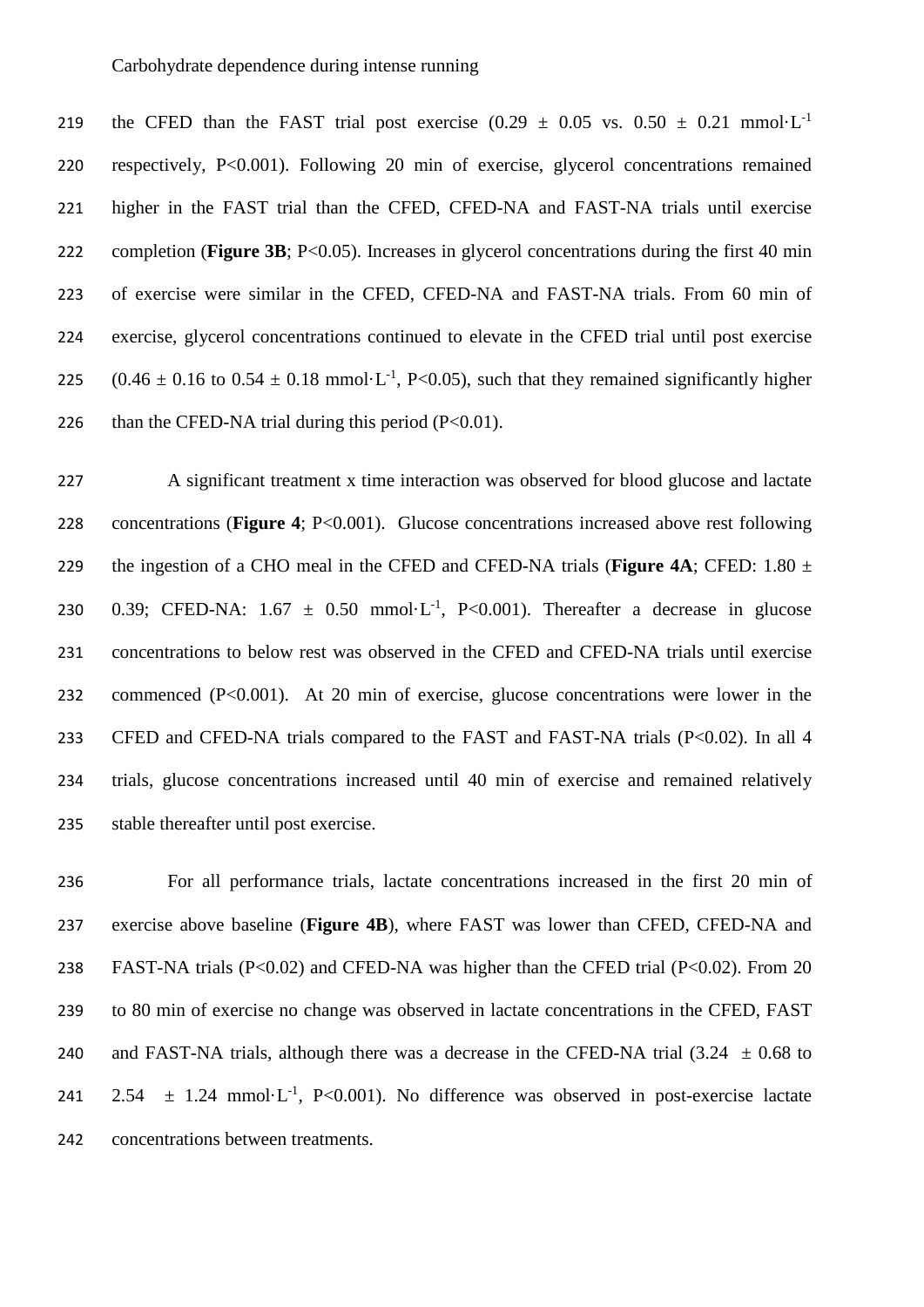## 243 *CHO and fat oxidation during exercise*

244 Rates of whole body CHO oxidation were similar in the CFED, CFED-NA and 245 FAST-NA trials, but were lower in FAST compared to the CFED-NA trial  $(338.48 \pm 34.71)$ 246 vs. 297.15  $\pm$  45.88 umol·kg·min<sup>-1</sup>, respectively, P=0.010), such that there was a main 247 treatment effect (P=0.007). Rates of fat oxidation were higher in the FAST trial compared to 248 the CFED-NA trial (16.78  $\pm$  8.74 vs. 8.92  $\pm$  6.65 umol·kg·min<sup>-1</sup>, P=0.023) and there was a 249 main effect of treatment (P=0.008). No difference in fat oxidation was observed in the CFED, 250 CFED-NA and FAST-NA trials.

251 There was a significant effect of treatment for total CHO oxidized during each trial 252 (P<0.001) but no difference for total fat oxidized. Total CHO oxidation was lower in the 253 FAST trial in comparison to the CFED and CFED-NA trials  $(310.22 \pm 49.95 \text{ vs. } 358.48 \pm 1.000 \text{ s})$ 254 46.36 vs. 371.89  $\pm$  27.06 g, P=0.025, P=0.002 respectively). Estimated total energy 255 expenditure was lower in the FAST trial than the CFED-NA trial  $(6539 \pm 747 \text{ vs. } 7164 \pm 609 \text{ s})$ 256 kJ, P=0.011), as such there was a significant effect of treatment  $(P=0.010)$  on estimated total 257 energy expenditure.

## 258 *Respiratory parameters and RPE*

259 There was a main effect of time (P=0.042) and treatment (P=0.004) for RER (**Figure**  260 **5**). RER was lower in the FAST trial compared to the CFED-NA trial  $(0.94 \pm 0.03 \text{ vs. } 0.97 \pm 0.03 \text{ vs. } 0.97 \pm 0.03 \text{ vs. } 0.97 \pm 0.03 \text{ vs. } 0.97 \pm 0.03 \text{ vs. } 0.97 \pm 0.03 \text{ vs. } 0.97 \pm 0.03 \text{ vs. } 0.97 \pm 0.03 \text{ vs. } 0.9$ 261 0.02, P=0.016) although no difference in RER was observed within the CFED  $(0.96 \pm 0.03)$ 262 and CFED-NA trials or the FAST and FAST-NA  $(0.96 \pm 0.02)$  trials.

263 There was no difference in relative exercise intensity between the 4 trials (P=0.137) 264 (Table 2). There was a main effect of time for  $\rm \dot{V}O_2$  and  $\rm \dot{V}CO_2$ , HR, RR and RPE for all trials 265 (P<0.05), but no treatment effect for these variables (Table 2).  $VO<sub>2</sub>$  and  $VCO<sub>2</sub>$  increased in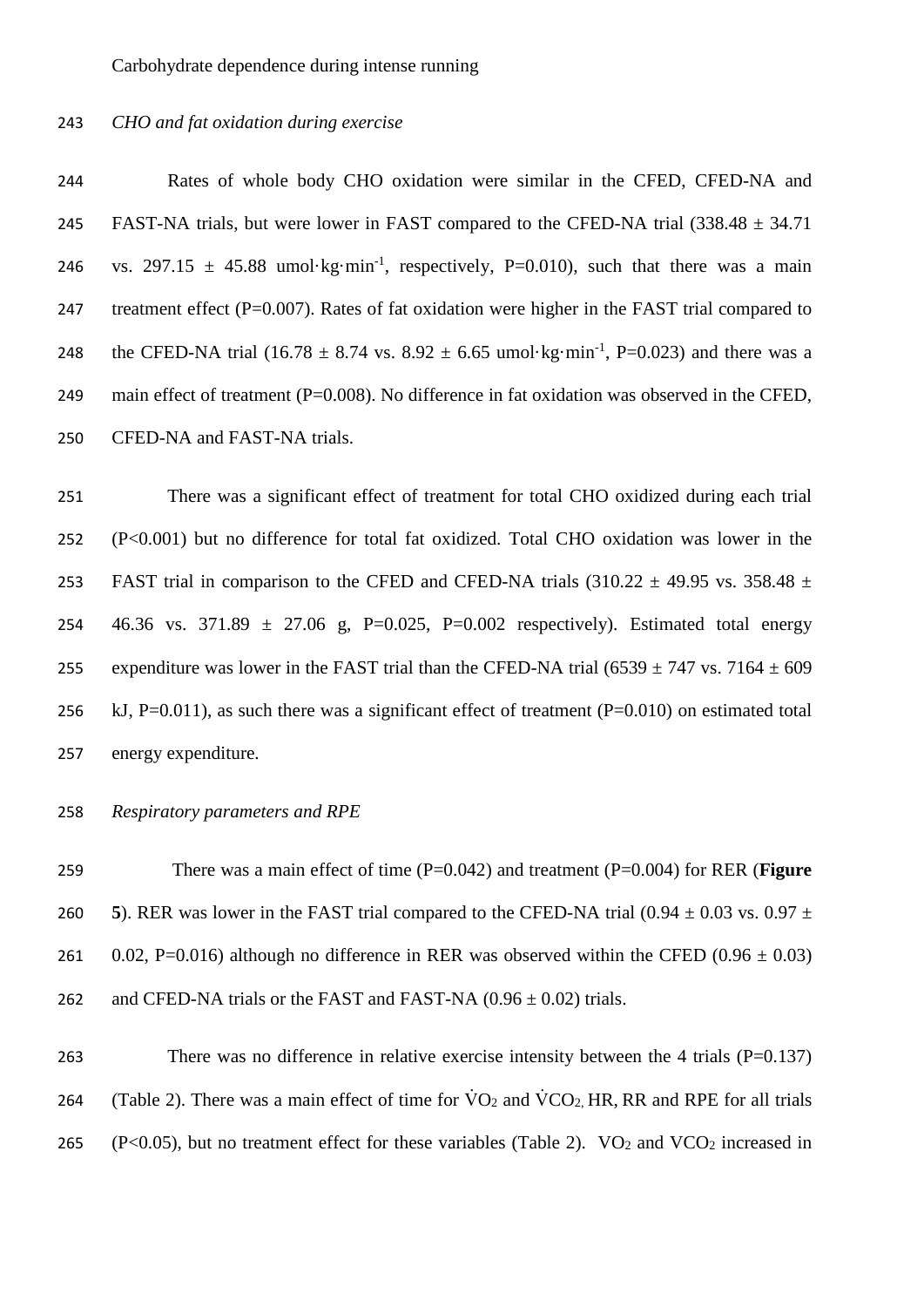266 the 4 trials from 60 min to exercise completion  $(3.55 \pm 0.38 \text{ to } 3.62 \pm 0.38, 3.38 \pm 0.36 \text{ to } 3.46)$  $\pm 0.40$  L.min<sup>-1</sup> respectively, P<0.05) and HR, RR and RPE increased from 20 min to exercise 268 completion (165  $\pm$  8 to 173  $\pm$  9 bpm, 44  $\pm$  6 to 51  $\pm$  9 bpm, 13  $\pm$  1 to 17  $\pm$  2, respectively, 269  $P<0.05$ ).

#### *Fluid intake, body mass loss and gastrointestinal distress*

271 There were no differences in the average fluid consumed  $(330 \pm 171 \text{ mL}, P=0.680)$  or 272 loss in BM (1.73  $\pm$  0.32 kg, P=0.081) during the 4 experimental trials. No significant 273 difference was reported between trials  $(P=0.241)$ , with gastrointestinal stress rated as 'no problem at all' in the CFED and FAST trials to 'very very minor' in the CFED-NA and FAST-NA trials.

#### **Discussion**

 The novel finding of the present study was that the suppression of lipolysis and the exercise-induced increase in plasma FFA concentrations via NA ingestion did not impair half-marathon running capacity in competitive male athletes. Indeed, regardless of substrate priming by pre-event nutrition (a CHO-rich pre-race meal or following an overnight fast), intense exercise was CHO-dependent, with fat oxidation providing only a small contribution towards total energy expenditure. This is the first study to administer NA to well-trained runners to suppress blood-borne FA availability during high-intensity running.

 A primary goal of the current investigation was to determine whether blunting the normal exercise-induced rise in plasma FFA would have a detrimental effect on the performance of an endurance running event (viz. half marathon) in competitive athletes. Although time to fatigue protocols measure exercise capacity rather than performance *per se*, the protocol implemented in this study was necessary to allow steady-state measures of whole-body rates of substrate oxidation. Our primary finding of no difference in the running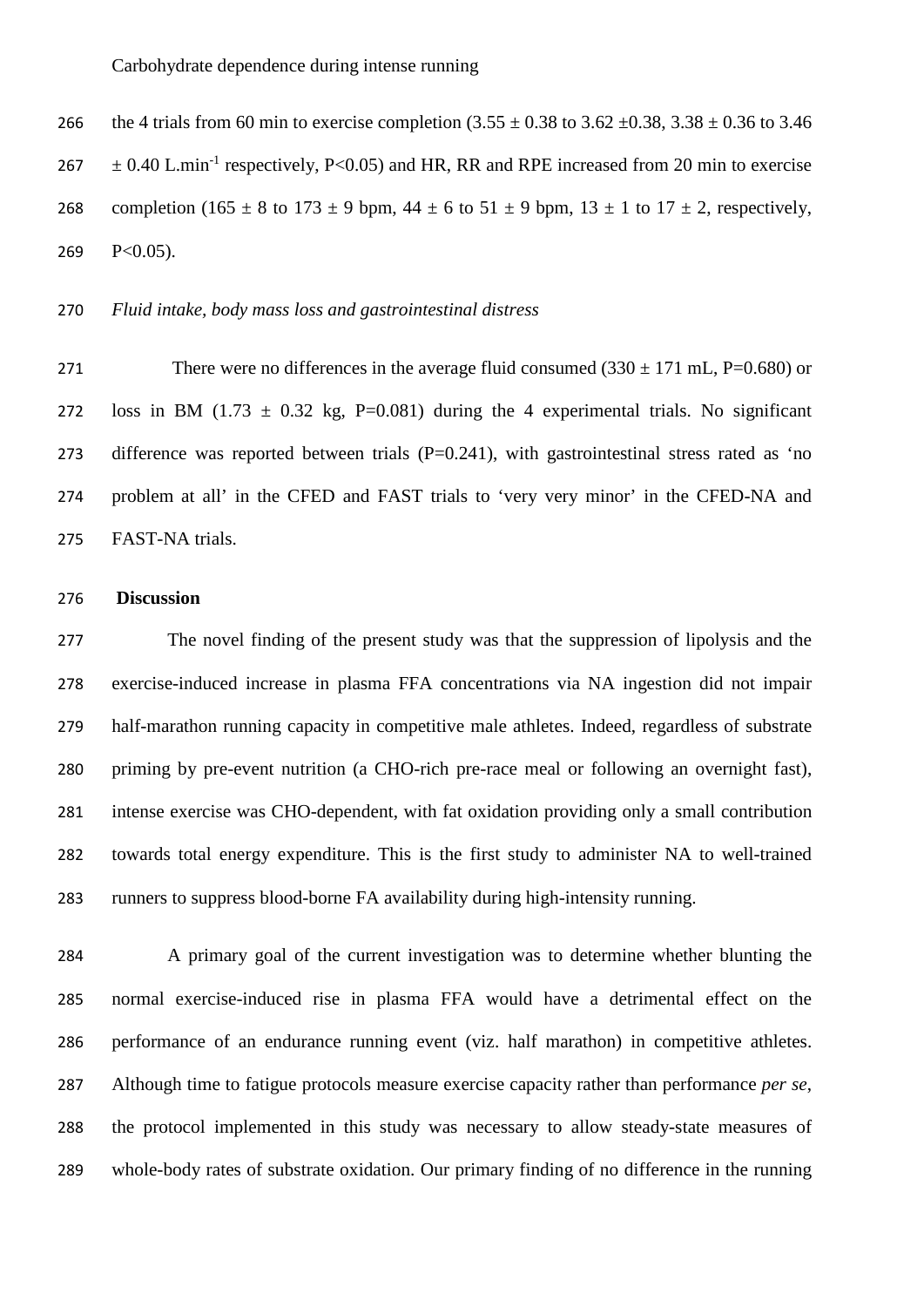290 distance covered between the four trials when running at  $\sim 80\% \text{ VO}_2$  max (**Figure 1**) supports our original hypothesis that fat oxidation plays only a minor role in endurance events lasting ~90 min when CHO availability is high. We observed a step-wise reduction in the mean 293 distance covered whereby CFED > CFED-NA > FAST > FAST-NA, although such differences failed to reach statistical significance. Indeed, ES statistics revealed small to moderate reductions in performance when exercising fasted or fasted with NA compared to when CHO fed, respectively. The small decrement in distance covered measured in the overnight fasted trials in comparison to the CHO fed trials (6.6%) supports the importance of ingesting CHO in the hours prior to and during high-intensity running to increase CHO availability, turnover and oxidation rates and ultimately optimise performance. Indeed, it has long been know that high CHO availability can delay the onset of fatigue during prolonged 301 intense exercise (10). While a  $\sim$ 7% difference in the distance covered appears a worthwhile improvement for an athlete, it is important to note that the magnitude of the increase in distance covered in the trials in which pre-exercise CHO was consumed was well below the 10-15%, which has been estimated as a meaningful variation when using a time to volitional fatigue trial of similar exercise duration (20).

 The majority of studies which have previously investigated the NA-induced suppression of fat availability on exercise performance have focussed on cycling protocols (5, 14, 21, Torrens S.L. et al., unpublished observations). Torrens S.L. et al. (unpublished observations) reported no difference in cycling performance when participants completed a 310 90 min cycling time trial (TT) (~300 W, 82%  $\overline{VO}_2$  max) following the ingestion of NA in a CHO-fed state in comparison to a control trial. Equally, no differences in cycling 312 performance were observed during a  $\sim$ 30 min cycling TT (320 W,  $\sim$ 80% VO<sub>2</sub>max) or a 3.5 mile cycling TT (~12 min) when NA was ingested in a CHO-fed state in comparison to a control trial (16, 25). The findings of these studies might be considered predictable, based on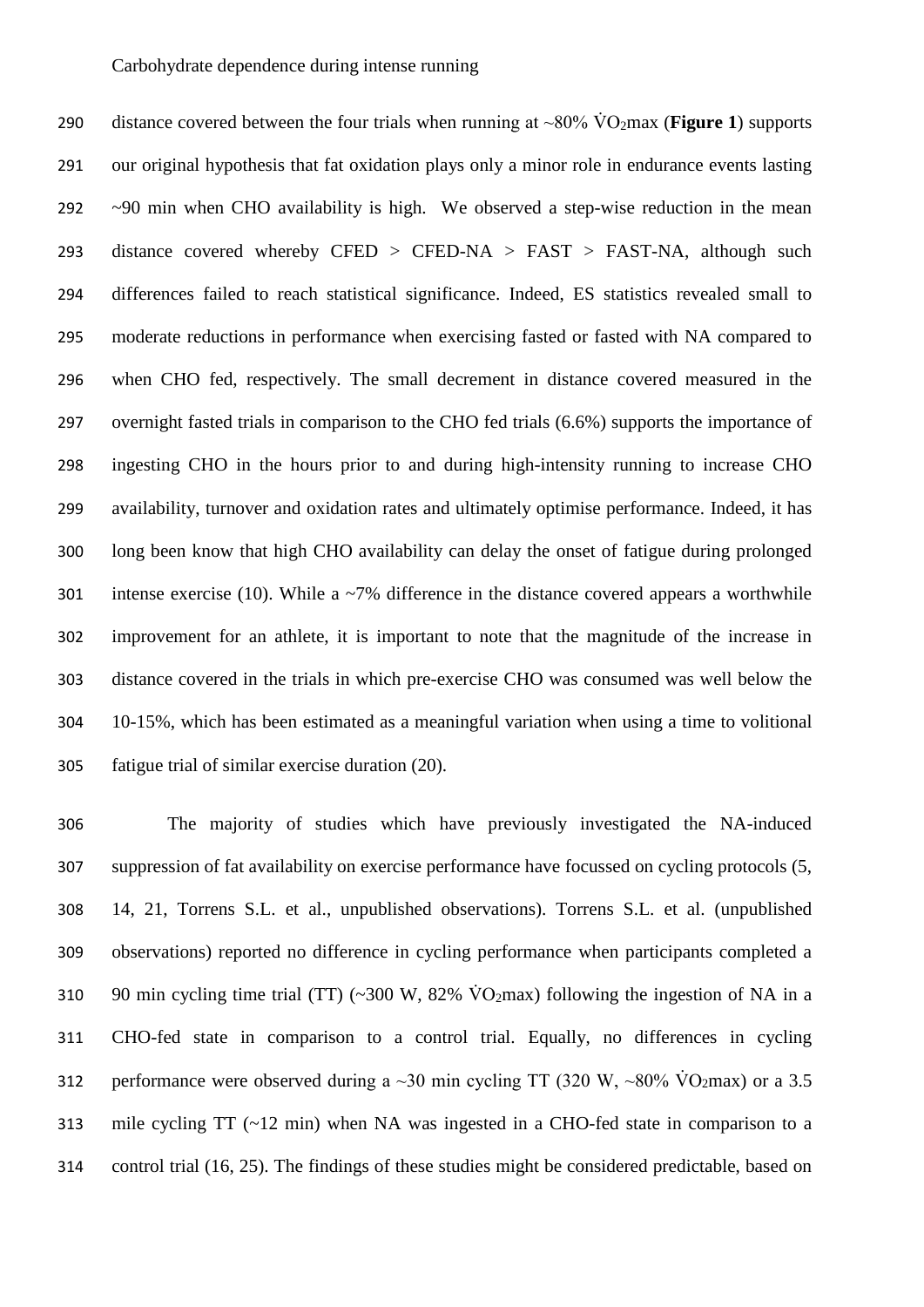the nature (short duration, high-intensity) or mode (cycling) of exercise, both of which favour high rates of CHO oxidation (1, 8, 24, 31). The current study adds to the body of knowledge by confirming the importance of CHO as a substrate for sporting activities at higher exercise intensities and during running, where it is recognised that rates of fat oxidation are higher at the same relative intensities than observed during cycling (1, 8). The half-marathon event was chosen for investigation because endogenous fat and CHO stores would be highly available as energy substrates under control conditions (15) and thus a change in performance and fuel use associated with a change in substrate availability would indicate the importance of this fuel source.

 The second major finding of the current study was that participants were reliant on CHO substrates to fuel muscular work under all experimental conditions as indicated by the predominant contribution of CHO to total energy expenditure (83-91%, **Figure 6**). The mean 327 rates of CHO oxidation for all four conditions was  $\sim$ 4 g·min<sup>-1</sup> which amounts to a total of ~350 g of CHO for the exercise task (**Table 1**). Such a value is well within the 400-500 g of 329 muscle glycogen stored from the CHO loading diet  $(8 \text{ g} \cdot \text{kg} \cdot \text{BM}^{-1} \text{ CHO})$  consumed by the trained runners in the 24 h prior to our half-marathon protocol (15). We note that the absolute rates of CHO oxidation in the present study are substantially higher than those reported by Lee et al. (23) during a half-marathon in which CHO was consumed. However, the welltrained status and faster running speeds  $({\sim}15 \text{ km} \cdot \text{h}^{-1} \text{ vs. } 12.2 \text{ km} \cdot \text{h}^{-1})$  of our participants along with the higher energy demand of exercise explains such differences. Greater amounts of CHO (~55 g) were oxidized in the trials involving pre-exercise CHO intake compared to overnight-fasted conditions; this is explained by greater CHO availability and the priming of the hormonal environment to increase rates of CHO utilization (11). The blunting of FFA availability with NA led to an equal increase in total CHO oxidation, regardless of pre-exercise CHO intake. However, even under conditions that should favour fat oxidation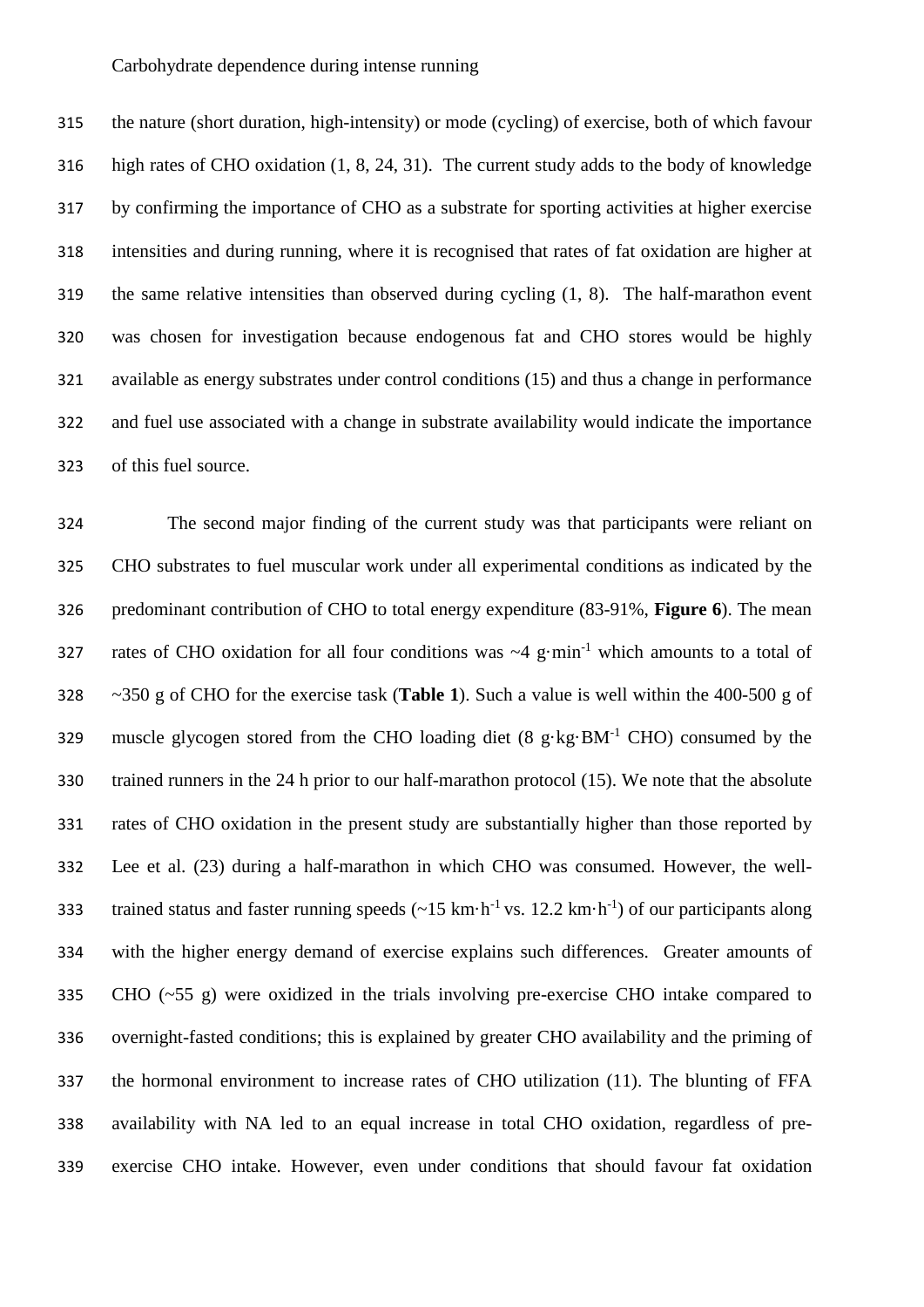(overnight fasting, absence of exogenous CHO intake during exercise), CHO remained the predominant fuel source (83 % total energy expenditure).

 It has long been known that the ingestion of NA alters fuel availability and hence muscle substrate selection during exercise (5). A blunting of the typical exercise-induced rise in FFAs has been demonstrated in previous studies that have administered NA in cycling protocols (16, 25) and was clearly demonstrated in the present study, independent of CHO status (**Figure 3**). However, there was an additive effect of pre-exercise CHO and NA on fat metabolism during exercise, as evidenced by the reduction in plasma FFA and glycerol concentrations after 60 min and 80 min of running, respectively, compared to pre-exercise CHO feeding alone. These findings support the results of Murray et al. (25) who reported 350 higher circulating plasma FFAs during submaximal cycling  $(\sim 70\% \text{ VO}_2 \text{max})$  when ingesting CHO compared to the co-ingestion of CHO plus NA. Although the administration of NA in the current study suppressed adipose tissue lipolysis as evidenced by the reduction in plasma 353 FFAs, total fat oxidation during the running protocol was estimated to be  $\sim$ 21 g with no difference observed between trials (**Table 1**). As there was only a small contribution from plasma FFAs to total fat utilized, it is likely that a large proportion of the fat oxidized was from intramuscular triglycerides (IMTG) (24, 31). Consequently, the small yet obligatory contribution of endogenous fat substrates when running at high intensity, irrespective of nutritional status pre-exercise should not go unrecognized.

 Bergstrom et al. (5) reported higher respiratory quotient (RQ) values measured via arteriovenous oxygen difference across the working leg and thus greater CHO utilization during submaximal cycling exercise following administration of NA compared to a control trial. The higher RQ was associated with a 33% increase in muscle glycogen utilization, greater arterial blood lactate concentrations and a reduction in arterial FFA and glycerol concentrations. The measurement of whole body RER in the present study makes it difficult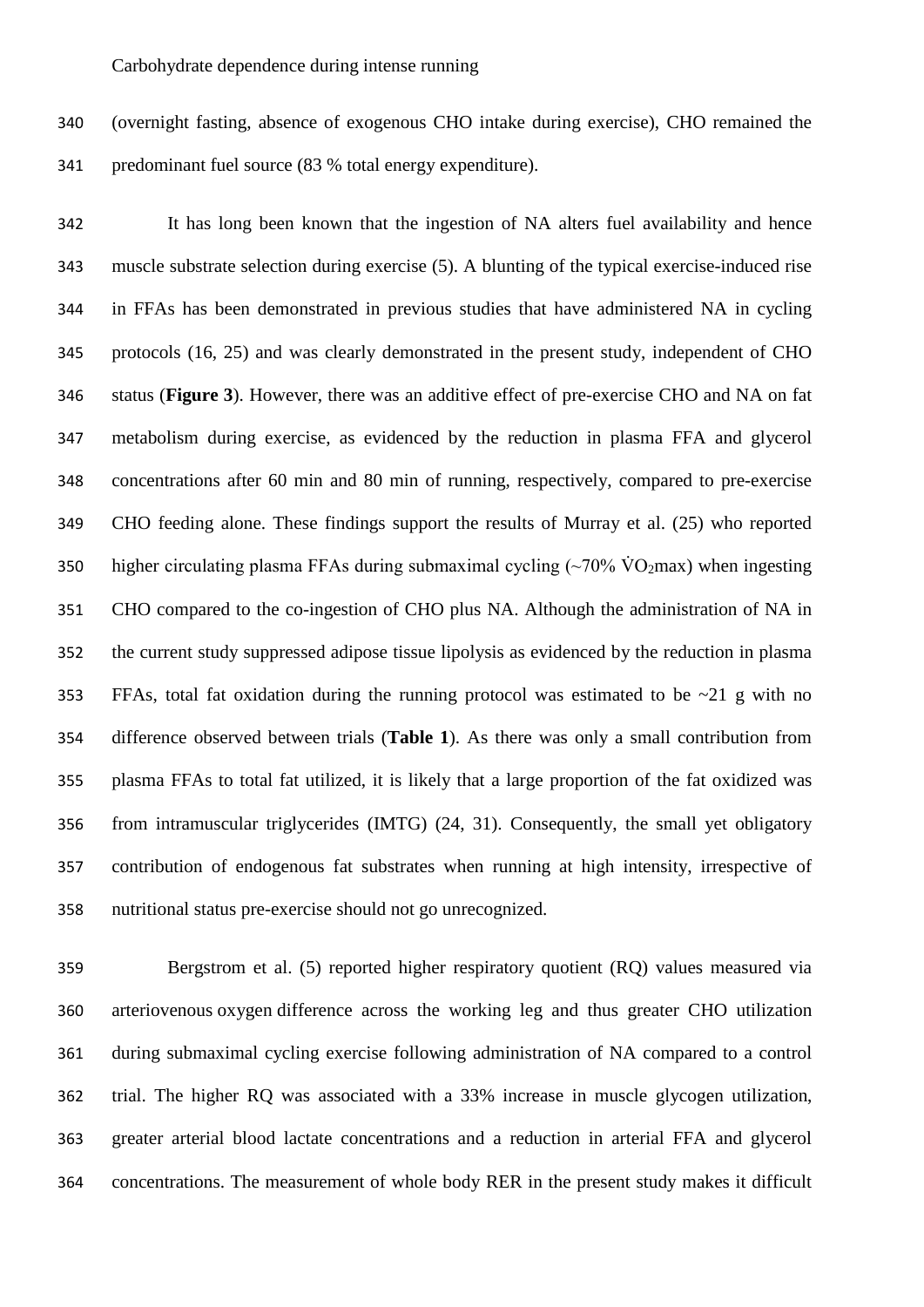to isolate the energy contribution from individual CHO sources. However, NA ingestion was associated with a greater increase in blood lactate concentrations at the onset of exercise, regardless of the effect of pre-exercise CHO intake on lowering blood glucose concentrations (**Figure 4**). This provides indirect evidence for a greater reliance on endogenous CHO sources (i.e. muscle and liver glycogen) as previously reported (5).

 When investigating the interaction between training status, exercise intensity and pre- exercise nutritional state on substrate oxidation, Bergman and Brooks (3) reported that substrate oxidation during graded cycling was largely determined by the relative intensity of exercise. O'Brien et al. (26) have also previously demonstrated the importance of exercise 374 intensity during simulated marathon running in 'fast' (completion time  $\leq$ 2 h, 43 min, 73% 375 VO2max) or 'slow' (completion time  $\leq$ 3 h, 30 min, 65% VO2max) runners. These workers reported RER values and energy contribution from CHO substrates were significantly higher 377 throughout the marathon in the faster runners (0.99, ~85-90% vs. 0.90, ~60-70%), even under conditions in which rates of fat oxidation would be expected to be maximized (i.e., overnight fasted, no CHO feeding during exercise). While a recent study has highlighted the importance of fat oxidation during high-intensity exercise (18), the results of that investigation should be interpreted with caution. Hetlelid et al. (18) reported that RER values 382 during interval run training (6 x 4 min work bouts at ~90-94% of  $\rm\dot{VO}_{2}$  max) were reduced in well trained compared to recreational runners (0.88 vs. 0.95, respectively). However, these workers failed to demonstrate steady-state conditions during exercise, or correct for 385 bicarbonate kinetics, so it is not known if breath  $\dot{V}O_2$ , and  $\dot{V}CO_2$  values accurately reflect 386 tissue oxygen consumption and  $CO<sub>2</sub>$  production (12). Furthermore, even if the rates of fat oxidation were valid in that study (18), they would still only contribute a maximum of 38% of total energy expenditure in their well trained runners (18), demonstrating CHO rather than fat dependence. Our results support the original findings of O'Brien et al (24), who reported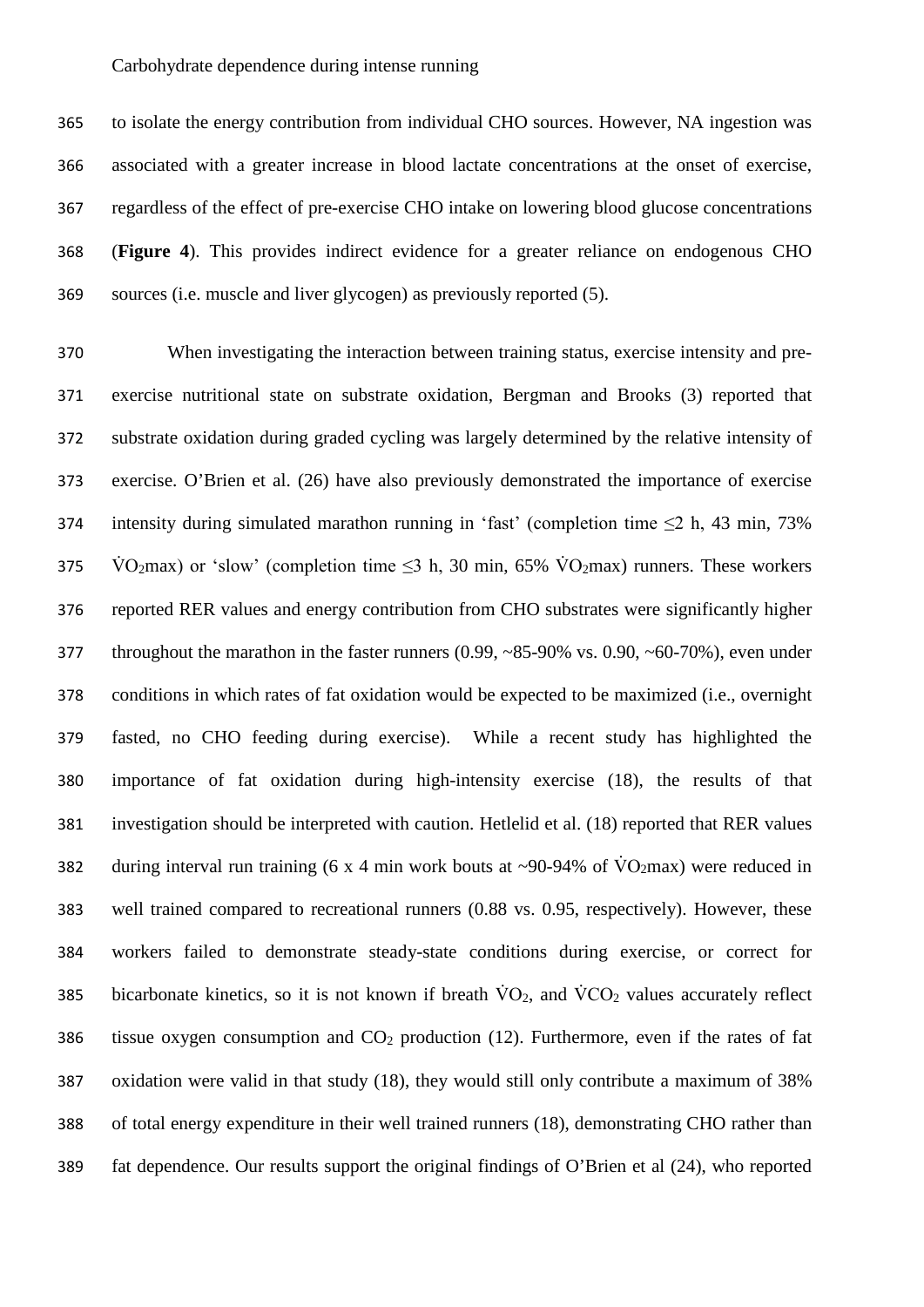CHO dependency in both CHO fed and overnight fasted conditions when running a half- marathon, and further reinforce the fact that when highly trained athletes compete in endurance events lasting up to 3 h, CHO-, not fat-based fuels are the predominant fuel for the working muscles and CHO, not fat availability becomes rate limiting for performance (17).

 In conclusion, the results of the current study show that well-trained runners are CHO dependent when running a half-marathon at race pace. Furthermore, when CHO availability is high, blunting the exercise-induced increase in FFA via NA ingestion did not impair intense exercise capacity in competitive athletes. During exercise of this intensity and duration, fat oxidation constitutes only a small percentage of overall energy expenditure independent of pre-event CHO status and CHO availability during exercise. While there is a small but obligatory use of fat-based fuels during intense endurance exercise lasting ~90 min, the oxidation of CHO-based fuels predominate. Therefore, endurance athletes should undertake dietary strategies that ensure high-CHO availability before and during competition to maximise rates of CHO oxidation and optimise race performance.

**Acknowledgements**

 The authors thank the participants for dedicating time to complete this study and Dr. Donny Camera, Evelyn Parr, William Smiles, Kristyen Tomcik and Dr. Rani Watts for

technical assistance.

 This study was funded by research grants from the Department of Sports Nutrition at the Australian Institute of Sport (AIS) and SiS (Science in Sport) Limited, UK.

## **Disclosures**

All authors report no conflict of interest.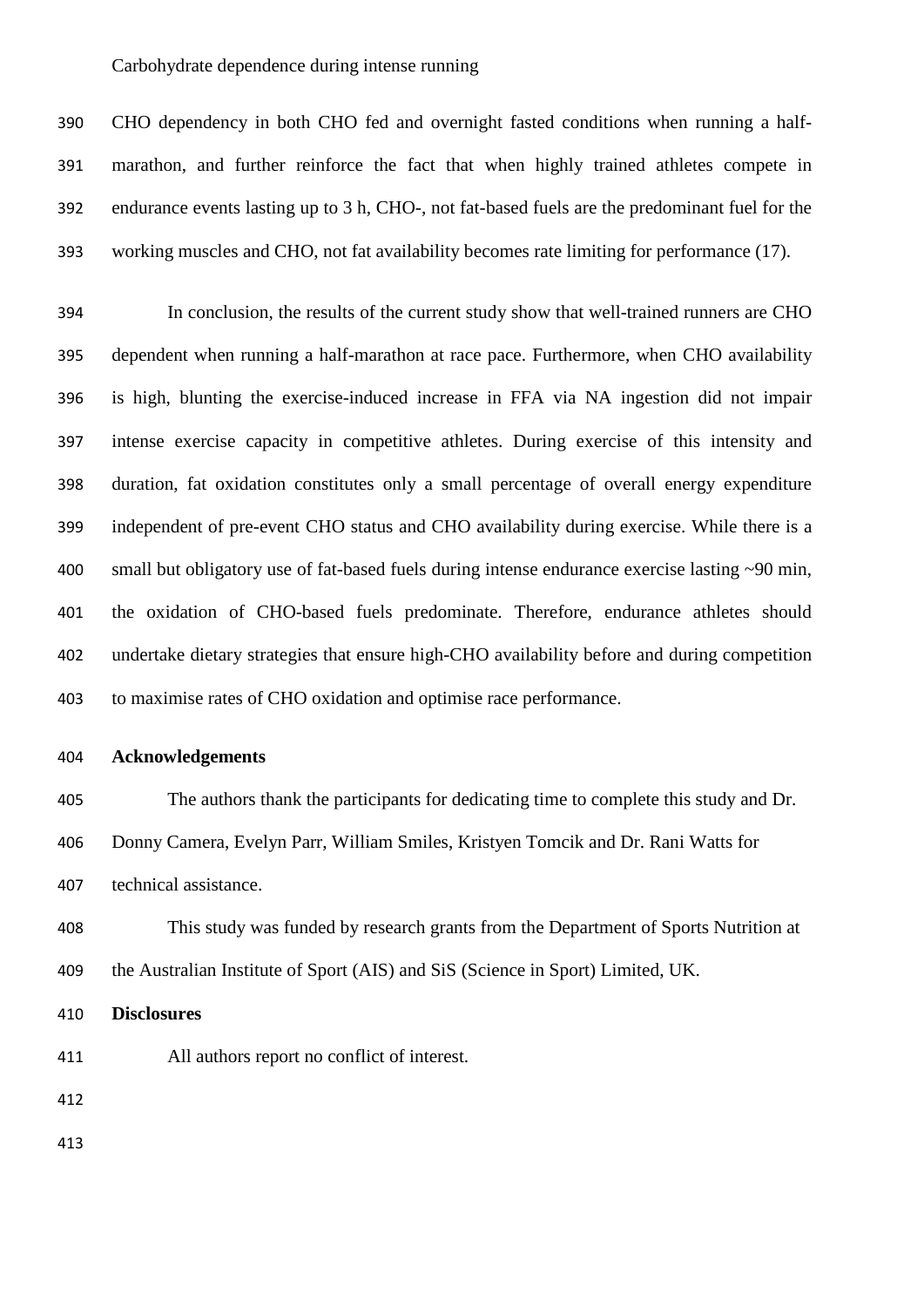## **REFERENCES**

- 1. **Achten J**, **Venables MC**, **Jeukendrup AE**. Fat oxidation rates are higher during running compared with cycling over a wide range of intensities. *Metab Clin Exp* 52: 747–752, 2003.
- 2. **Bassett DR**, **Giese MD**, **Nagle FJ**, **Ward A**, **Raab DM**, **Balke B**. Aerobic requirements of overground versus treadmill running. *Med Sci Sports Exerc* 17: 477– 481, 1985.
- 3. **Bergman BC**, **Brooks GA**. Respiratory gas-exchange ratios during graded exercise in fed and fasted trained and untrained men. *J Appl Physiol* 86: 479–487, 1999.
- 4. **Bergman BC**, **Butterfield GE**, **Wolfel EE**, **Casazza GA**, **Lopaschuk GD**, **Brooks GA**. Evaluation of exercise and training on muscle lipid metabolism. *Am J Physiol* 276: E106–117, 1999.
- 5. **Bergström J**, **Hultman E**, **Jorfeldt L**, **Pernow B**, **Wahren J**. Effect of nicotinic acid on physical working capacity and on metabolism of muscle glycogen in man. *J Appl Physiol* 26: 170–176, 1969.
- 6. **Brooks GA**, **Mercier J**. Balance of carbohydrate and lipid utilization during exercise: the "crossover" concept. *J Appl Physiol* 76: 2253–2261, 1994.
- 7. **Burke LM**, **Kiens B**. "Fat adaptation" for athletic performance: the nail in the coffin? *J Appl Physiol* 100: 7–8, 2006.
- 8. **Capostagno B**, **Bosch A**. Higher fat oxidation in running than cycling at the same exercise intensities. *Int J Sport Nutr Exerc Metab* 20: 44–55, 2010.
- 9. **Costill DL**, **Thomason H**, **Roberts E**. Fractional utilization of the aerobic capacity during distance running. *Med Sci Sports* 5: 248–252, 1973.
- 10. **Coyle EF**, **Coggan AR**, **Hemmert MK**, **Ivy JL**. Muscle glycogen utilization during prolonged strenuous exercise when fed carbohydrate. *J Appl Physiol* 61: 165–172, 1986.
- 11. **Coyle EF**, **Coggan AR**, **Hemmert MK**, **Lowe RC**, **Walters TJ**. Substrate usage during prolonged exercise following a preexercise meal. *J Appl Physiol* 59: 429–433, 1985.
- 12. **Frayn KN**. Calculation of substrate oxidation rates in vivo from gaseous exchange. *J Appl Physiol Respir Environ Exerc Physiol* 55: 628–634, 1983.
- 13. **Havemann L**, **West SJ**, **Goedecke JH**, **Macdonald IA**, **St Clair Gibson A**, **Noakes TD**, **Lambert EV**. Fat adaptation followed by carbohydrate loading compromises high-intensity sprint performance. *J Appl Physiol* 100: 194–202, 2006.
- 14. **Hawley JA**. Adaptations of skeletal muscle to prolonged, intense endurance training. *Clin Exp Pharmacol Physiol* 29: 218–222, 2002.
- 15. **Hawley JA**, **Burke LM**. Effect of meal frequency and timing on physical performance. *Br J Nutr* 77 Suppl 1: S91–103, 1997.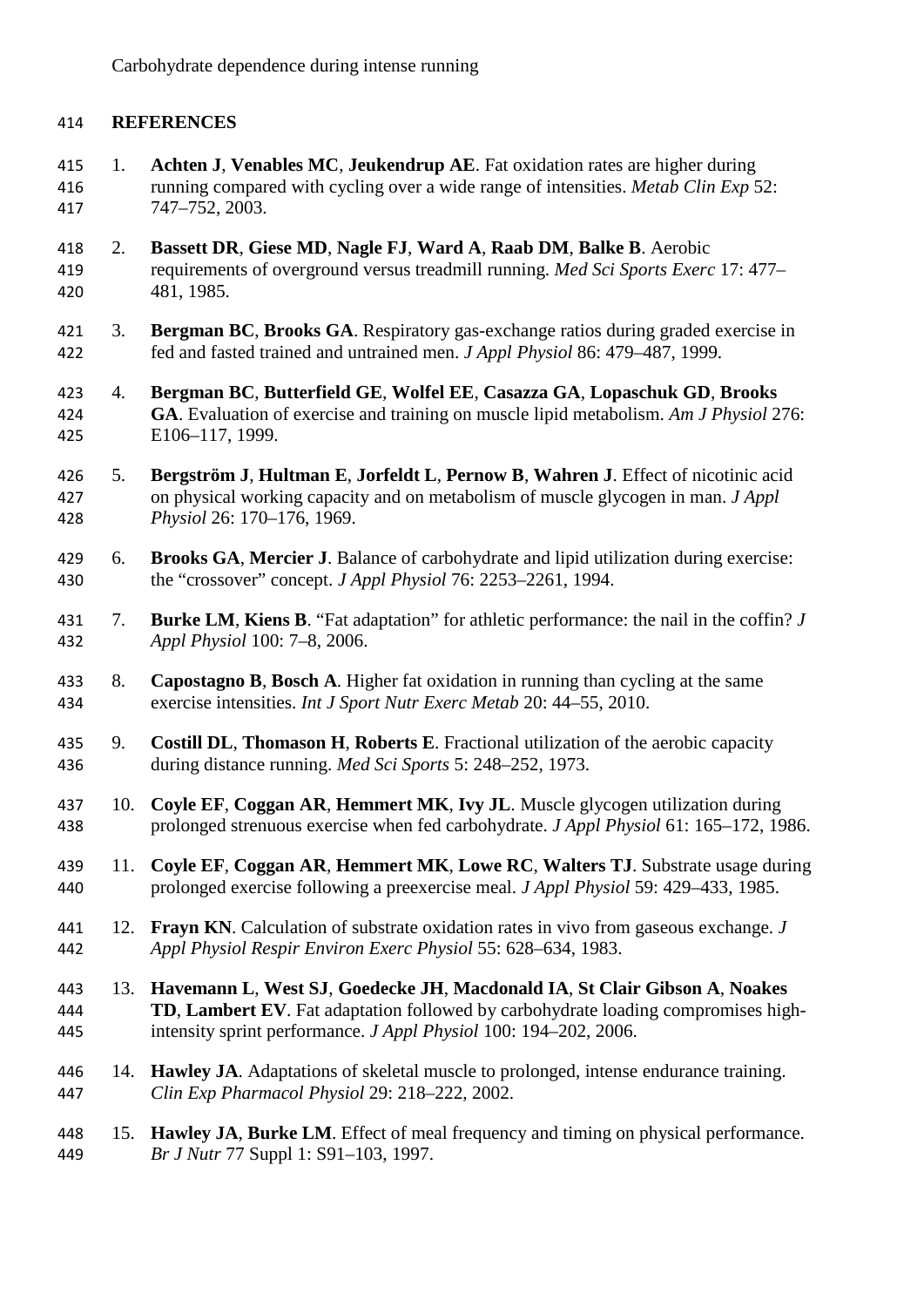- 16. **Hawley JA**, **Burke LM**, **Angus DJ**, **Fallon KE**, **Martin DT**, **Febbraio MA**. Effect of altering substrate availability on metabolism and performance during intense exercise. *Br J Nutr* 84: 829–838, 2000.
- 17. **Hawley JA**, **Leckey, J. J.** Carbohydrate Dependence During Prolonged, Intense Endurance Exercise. *Sports Medicine* (In press). doi: 10.1007/s40279-015-0400-1.
- 18. **Hetlelid K**. Rethinking the role of fat oxidation: substrate utilisation during high-intensity interval training in well-trained and recreationally trained runners.
- 19. **Hopkins WG**. Spreadsheets for analysis of controlled trials, with adjustment for a subject characteristic. 10: 46–50, 2006.
- 20. **Hopkins WG**, **Hawley JA**, **Burke LM**. Design and analysis of research on sport performance enhancement. *Med Sci Sports Exerc* 31: 472–485, 1999.
- 21. **Jeacocke NA**, **Burke LM**. Methods to standardize dietary intake before performance testing. *Int J Sport Nutr Exerc Metab* 20: 87–103, 2010.
- 22. **Jeukendrup AE**, **Craig NP**, **Hawley JA**. The bioenergetics of World Class Cycling. *J Sci Med Sport* 3: 414–433, 2000.
- 23. **Lee MJC**, **Hammond KM**, **Vasdev A**, **Poole KL**, **Impey SG**, **Close GL**, **Morton JP**. Self-selecting fluid intake while maintaining high carbohydrate availability does not impair half-marathon performance. *Int J Sports Med* 35: 1216–1222, 2014.
- 24. **van Loon LJ**, **Greenhaff PL**, **Constantin-Teodosiu D**, **Saris WH**, **Wagenmakers AJ**. The effects of increasing exercise intensity on muscle fuel utilisation in humans. *J Physiol (Lond)* 536: 295–304, 2001.
- 25. **Murray R**, **Bartoli WP**, **Eddy DE**, **Horn MK**. Physiological and performance responses to nicotinic-acid ingestion during exercise. *Med Sci Sports Exerc* 27: 1057– 1062, 1995.
- 26. **O'Brien MJ**, **Viguie CA**, **Mazzeo RS**, **Brooks GA**. Carbohydrate dependence during marathon running. *Med Sci Sports Exerc* 25: 1009–1017, 1993.
- 27. **Pernow B**, **Saltin B**. Availability of substrates and capacity for prolonged heavy exercise in man. *J Appl Physiol* 31: 416–422, 1971.
- 28. **Péronnet F**, **Massicotte D**. Table of nonprotein respiratory quotient: an update. *Can J Sport Sci* 16: 23–29, 1991.
- 29. **Pfeiffer B**, **Stellingwerff T**, **Zaltas E**, **Jeukendrup AE**. Oxidation of solid versus liquid CHO sources during exercise. *Med Sci Sports Exerc* 42: 2030–2037, 2010.
- 30. **Phinney SD**, **Bistrian BR**, **Evans WJ**, **Gervino E**, **Blackburn GL**. The human metabolic response to chronic ketosis without caloric restriction: preservation of submaximal exercise capability with reduced carbohydrate oxidation. *Metab Clin Exp* 32: 769–776, 1983.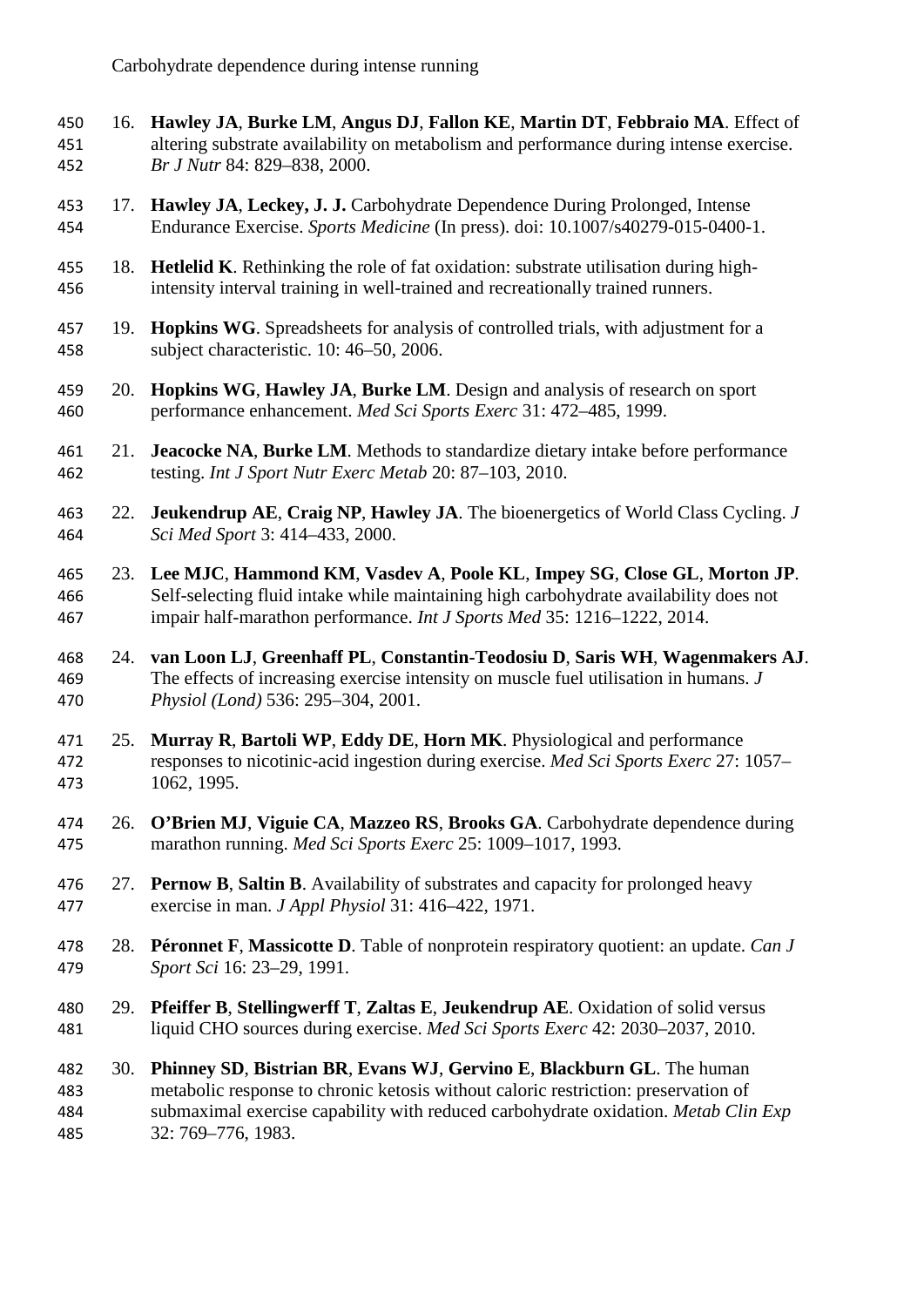| 486<br>487<br>488 |     | 31. Romijn JA, Coyle EF, Sidossis LS, Gastaldelli A, Horowitz JF, Endert E, Wolfe<br>RR. Regulation of endogenous fat and carbohydrate metabolism in relation to exercise<br>intensity and duration. Am J Physiol 265: E380-391, 1993. |
|-------------------|-----|----------------------------------------------------------------------------------------------------------------------------------------------------------------------------------------------------------------------------------------|
| 489<br>490        | 32. | Spriet LL. Regulation of substrate use during the marathon. Sports Med 37: 332-336,<br>2007.                                                                                                                                           |
| 491<br>492        | 33. | Volek JS, Noakes T, Phinney SD. Rethinking fat as a fuel for endurance exercise. Eur<br>J Sport Sci 15: 13-20, 2014.                                                                                                                   |
| 493<br>494        | 34. | Williams C, Brewer J, Patton A. The metabolic challenge of the marathon. Br J Sports<br>Med 18: 244-252, 1984.                                                                                                                         |
| 495               |     |                                                                                                                                                                                                                                        |
| 496               |     |                                                                                                                                                                                                                                        |
| 497               |     |                                                                                                                                                                                                                                        |
| 498               |     |                                                                                                                                                                                                                                        |
| 499               |     |                                                                                                                                                                                                                                        |
| 500               |     |                                                                                                                                                                                                                                        |
| 501               |     |                                                                                                                                                                                                                                        |
| 502               |     |                                                                                                                                                                                                                                        |
| 503               |     |                                                                                                                                                                                                                                        |
| 504               |     |                                                                                                                                                                                                                                        |
| 505               |     |                                                                                                                                                                                                                                        |
| 506               |     |                                                                                                                                                                                                                                        |
| 507               |     |                                                                                                                                                                                                                                        |
| 508               |     |                                                                                                                                                                                                                                        |
| 509               |     |                                                                                                                                                                                                                                        |
| 510               |     |                                                                                                                                                                                                                                        |
| 511               |     |                                                                                                                                                                                                                                        |
| 512               |     |                                                                                                                                                                                                                                        |
| 513               |     |                                                                                                                                                                                                                                        |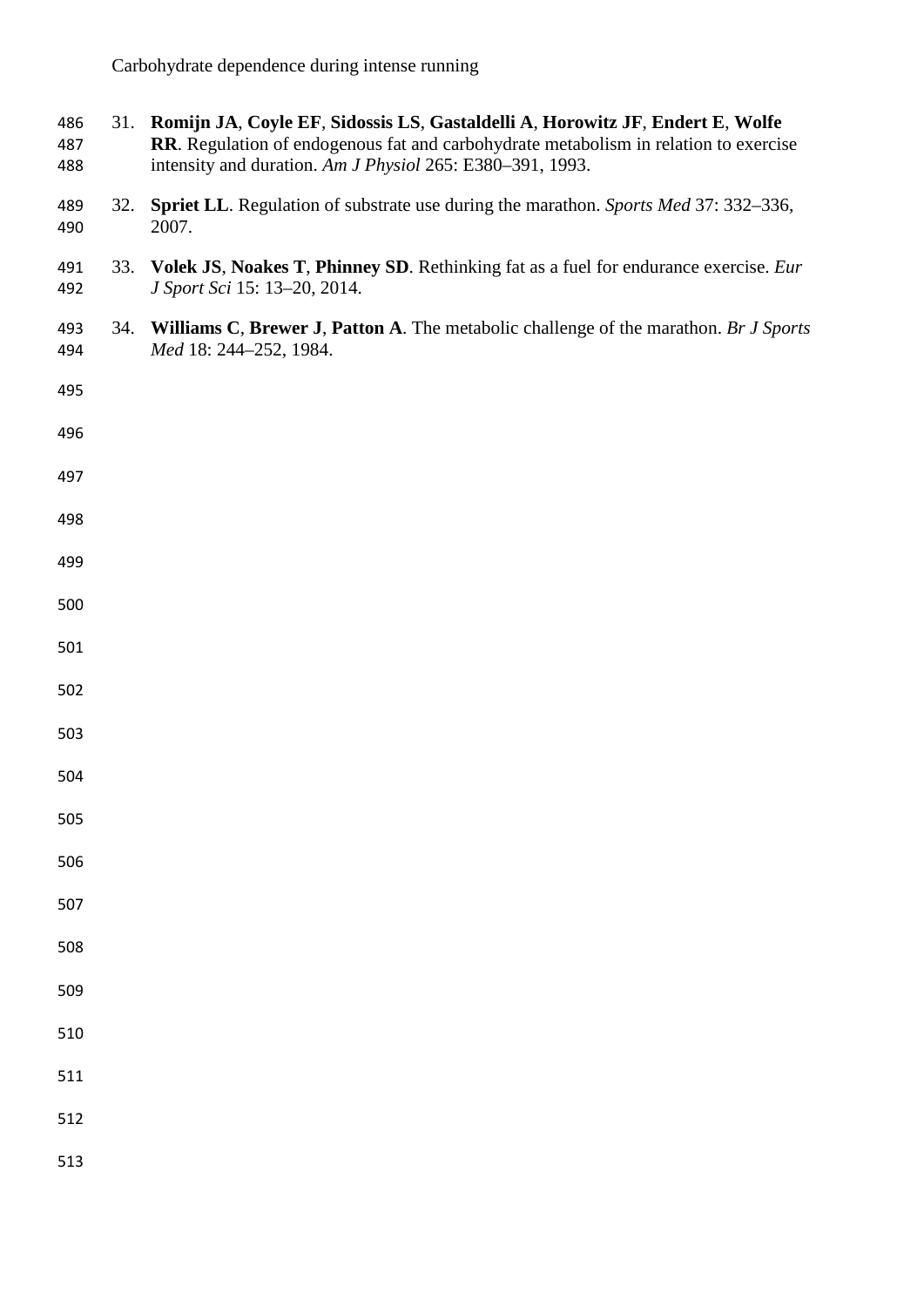**Figure Legends**

- **Figure 1**. Schematic figure of study design. CHO, carbohydrate; PLC, placebo, NA, nicotinic acid.
- **Figure 2.** Running distance covered during experimental trials. CFED, carbohydrate trial;
- CFED-NA, carbohydrate with nicotinic acid trial; FAST, fasted trial; FAST-NA, fasted with
- 519 nicotinic acid trial. Values are means  $\pm$  SD.
- **Figure 3.** Plasma FFA (A) and glycerol concentrations (B) during all experimental trials.
- CFED, carbohydrate trial; CFED-NA, carbohydrate with nicotinic acid trial; FAST, fasted
- 522 trial; FAST-NA, fasted with nicotinic acid trial. Values are means  $\pm$  SD. Significantly
- different (P<0.05), \*FAST to CFED, CFED-NA, FAST-NA; a CFED, CFED-NA, FAST-NA
- to rest, b CFED to CFED-NA, c FAST to rest.
- **Figure 4.** Blood glucose (A) and lactate (B) concentrations during all experimental trials.
- CFED, carbohydrate trial; CFED-NA, carbohydrate with nicotinic acid trial; FAST, fasted
- 527 trial; FAST-NA, fasted with nicotinic acid trial. Values are means  $\pm$  SD. Significantly
- different (P<0.05), \*CFED & CFED-NA to FAST & FAST-NA; a CFED, CFED-NA, FAST-
- 529 NA to rest, b CFED to CFED-NA, # FAST to FAST-NA, ^ FAST to CFED, CFED-NA,
- FAST-NA.
- **Figure 5**. Respiratory exchange ratio during all experimental trials. CFED, carbohydrate trial;
- CFED-NA, carbohydrate with nicotinic acid trial; FAST, fasted trial; FAST-NA, fasted with
- 533 nicotinic acid trial. Values are means  $\pm$  SD. Significantly different between treatments
- (P<0.05), \*CFED-NA to FAST.
- **Figure 6.** Estimated energy expenditure during half-marathon running for all experimental
- trials. CFED, carbohydrate trial; CFED-NA, carbohydrate with nicotinic acid trial; FAST,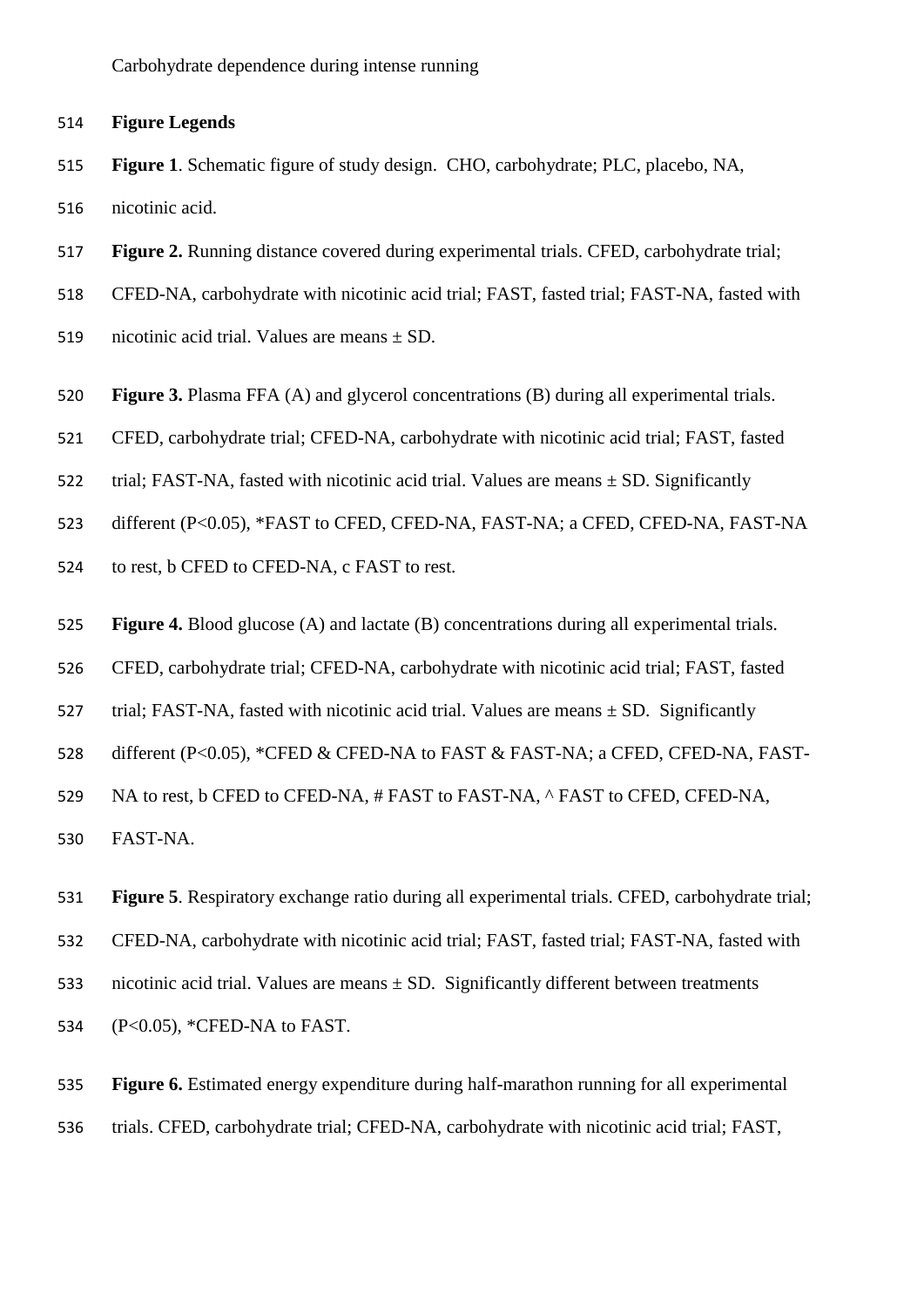- 537 fasted trial; FAST-NA, fasted with nicotinic acid trial. Values are means ± SD. Significantly
- 538 different between treatments (P<0.05), \*CFED-NA to FAST.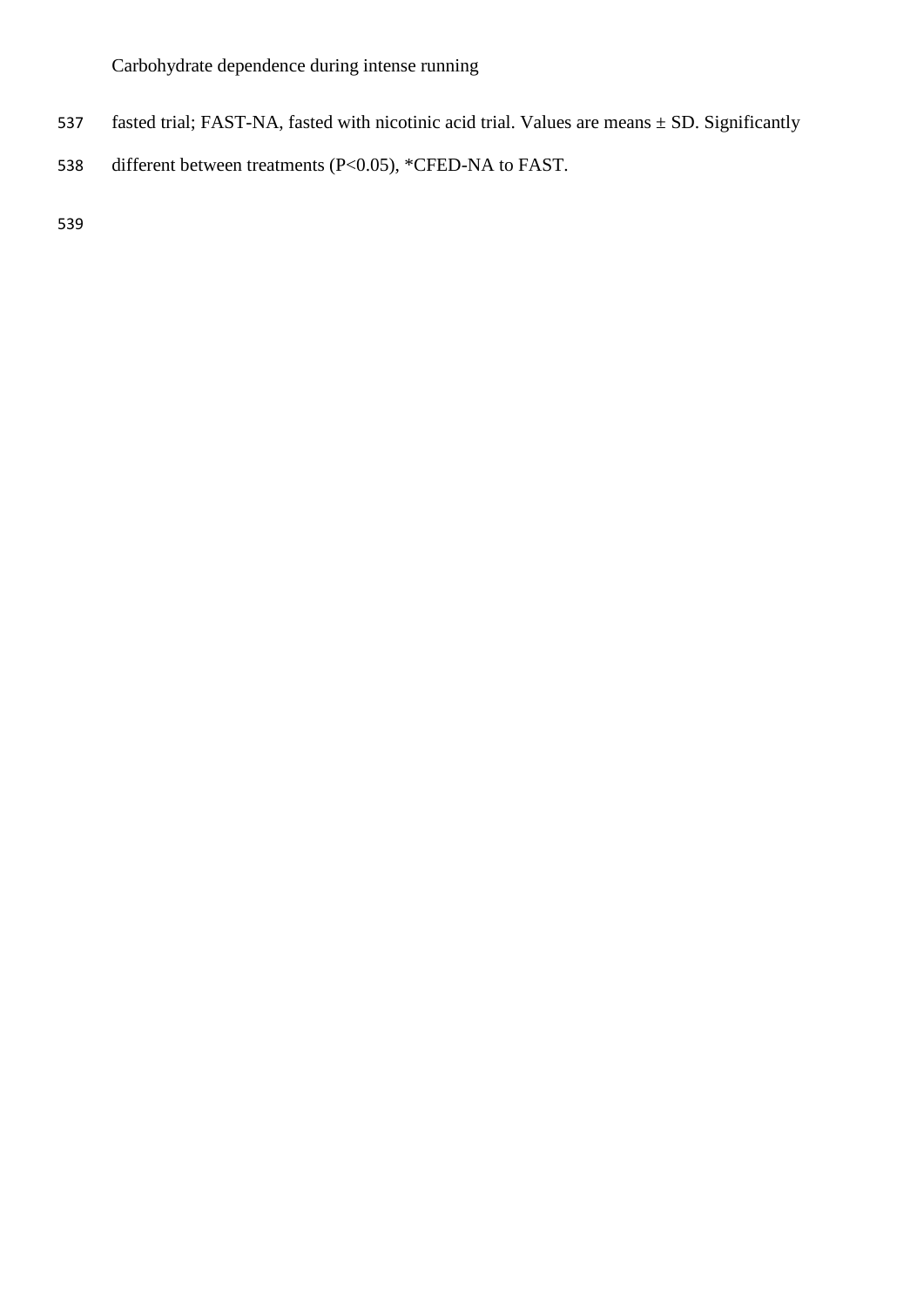| <b>Treatment</b> | <b>CHO</b><br>$(g\cdot \text{min}^{-1})$ | Fat<br>$(g\cdot \text{min}^{-1})$ | <b>CHO</b><br>$(\text{umol·kg.min}^{-1})$ | Fat<br>$(\text{umol·kg.min}^{-1})$ | <b>Total CHO</b><br>(g) | <b>Total Fat</b><br>(g) | <b>Total Energy</b><br><b>Expenditure</b><br>(kJ) |
|------------------|------------------------------------------|-----------------------------------|-------------------------------------------|------------------------------------|-------------------------|-------------------------|---------------------------------------------------|
| <b>CFED</b>      | $4.15 + 0.57$                            | $0.25 + 0.18$                     | $322.02 \pm 43.77$                        | $11.82 \pm 8.51$                   | $358.48 \pm 46.36^*$    | $20.98 \pm 13.64$       | $7123 \pm 804$                                    |
| <b>CFED-NA</b>   | $4.36 \pm 0.46^*$                        | $0.19 \pm 0.15^*$                 | $338.48 \pm 34.71^*$                      | $8.92 \pm 6.65^*$                  | $371.89 \pm 27.06^*$    | $16.02 \pm 11.26$       | $7164 \pm 609$ <sup>*</sup>                       |
| <b>FAST</b>      | $3.80 \pm 0.70$                          | $0.34 + 0.17$                     | $297.15 \pm 45.88$                        | $16.78 \pm 8.74$                   | $310.22 \pm 49.95$      | $27.68 \pm 14.14$       | $6539 \pm 747$                                    |
| <b>FAST-NA</b>   | $4.17 \pm 0.57$                          | $0.23 \pm 0.16$                   | $324.28 \pm 38.04$                        | $11.34 \pm 7.47$                   | $337.43 \pm 35.71$      | $18.62 \pm 12.35$       | $6661 \pm 769$                                    |

541

542 543 CFED, carbohydrate trial; CFED-NA, carbohydrate with nicotinic acid trial; FAST, fasted trial; FAST-NA, fasted with nicotinic acid trial. Values are means  $\pm$  SD \*Significantly different to FAST trial (P<0.05).

544

545

546

547

548

549